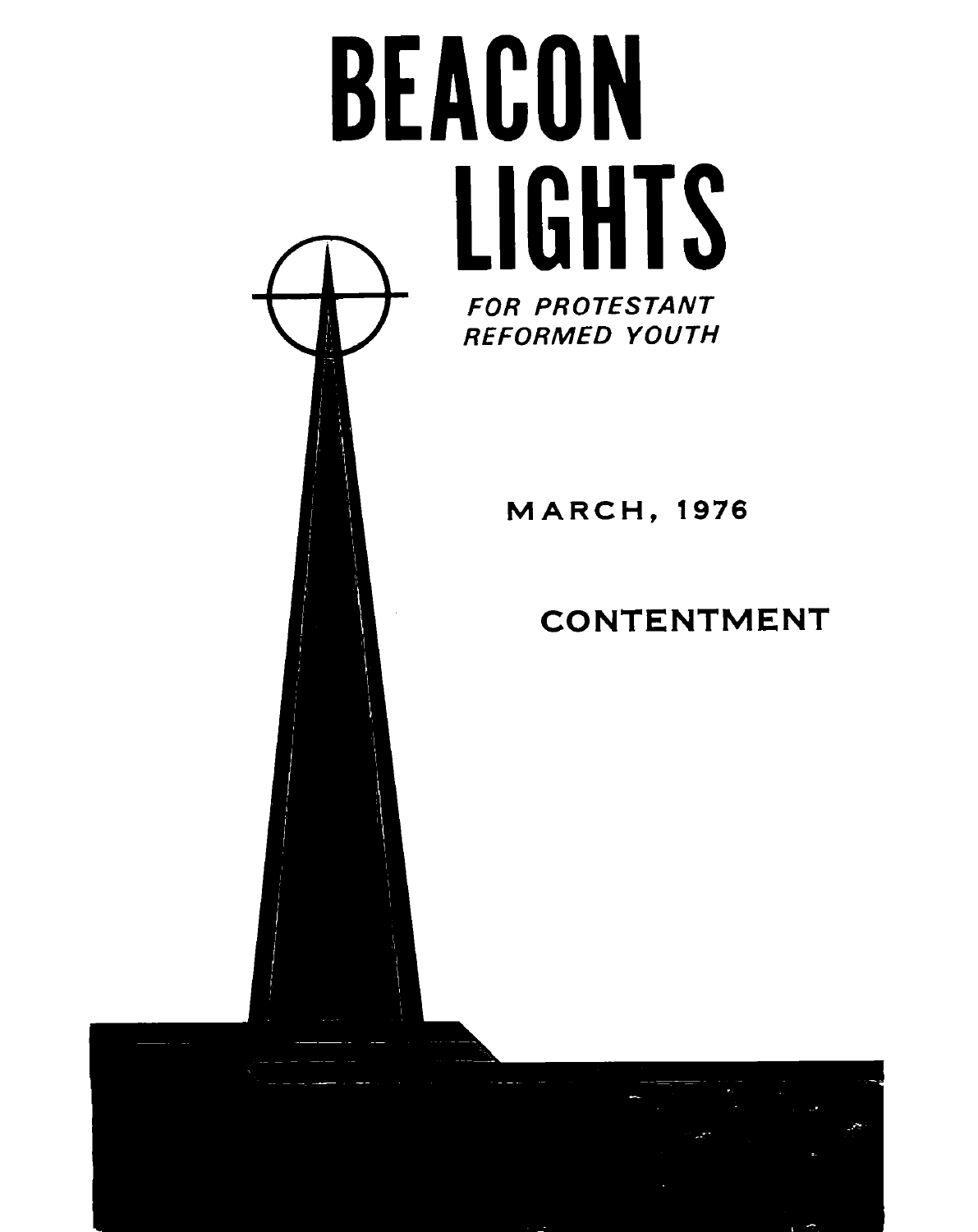

#### **VOLUME XXXV MARCH, 1976 NUMBER 1**

Vice-President; Lavonne Kamps - Sec.<br>Contributions of general interest are very retary: Cindy Buiter - Assistant Secre- welcome. tary; Bob Looyenga - Treasurer; Neal Hanko - Assistant Treasurer; Pat Rau - Librarian: Cal Kalsbeek - Youth Coordinator

REACON LIGHTS STAFF

Jim Van Overloop - Editor-in-Chief; John M. Faber, Harry Langerak, Gerald Kuiper - Associate Editors; Tom Van Overloop - Finance Manager; Kathy Koole, Sandra Lubbers, Phyllis Bylsma. Vicky Klamer. Dave Kregel,<br>and Vickie Brower

#### CONTRIBUTING EDITORS:

Duane Alsum. Jon **Bol,** Jan Hanko, Rev. R. Harbach, Rev. M. Kamps, Second Class Postage paid at Second Class Postage paid at Second Class Postage paid at Agatha Lubbers, Rev. G. Lubbers

Published monthly (except June-July and August-September If any of the material of BEACON LIGHTS is re-<br>are combined) by the Federation of Protestant Reformed Young<br>People's Societies.<br>
EXECUTIVE BOARD The articles of BEAC

EXECUTIVE BOARD sarily indicate the viewpoint of the Editorial<br>Jon Bol - President: Rick Noorman - Staff. Every author is solely responsible for the Staff. Every author is solely responsible for the contents of his own article.

All material for publication should **be** addressed to JIM VAN OVERLOOP 7561 Sunset. Jenison, Mich. **49428**  News Editor: KARLA KALSBEEK

**4132** Hall St. S.W., Grand Rapids. Mich. **49504**  Grand Rapids subscribers please forward subscription dues to KATHY KOOLE 554 Kenowa Ave., Grand Rapids, Mich. 49504

Subscribers outside of Grand Rapids please forward subscription dues to PHYLLIS BYLSMA 516 Burke, N.E.. Grand Rapids. Mich.49506

7561 Sunset, Jenison, Mich. 49428

Subscription price \$3.00

#### EDITORIAL **IN THIS ISSUE**

| <b>FEATURE</b>                     |
|------------------------------------|
|                                    |
|                                    |
| <b>FROM THE PASTOR'S STUDY</b>     |
|                                    |
| <b>CURRENT EVENTS AND COMMENTS</b> |
|                                    |
|                                    |
| <b>CRITIQUE</b>                    |
|                                    |
|                                    |
|                                    |
|                                    |
|                                    |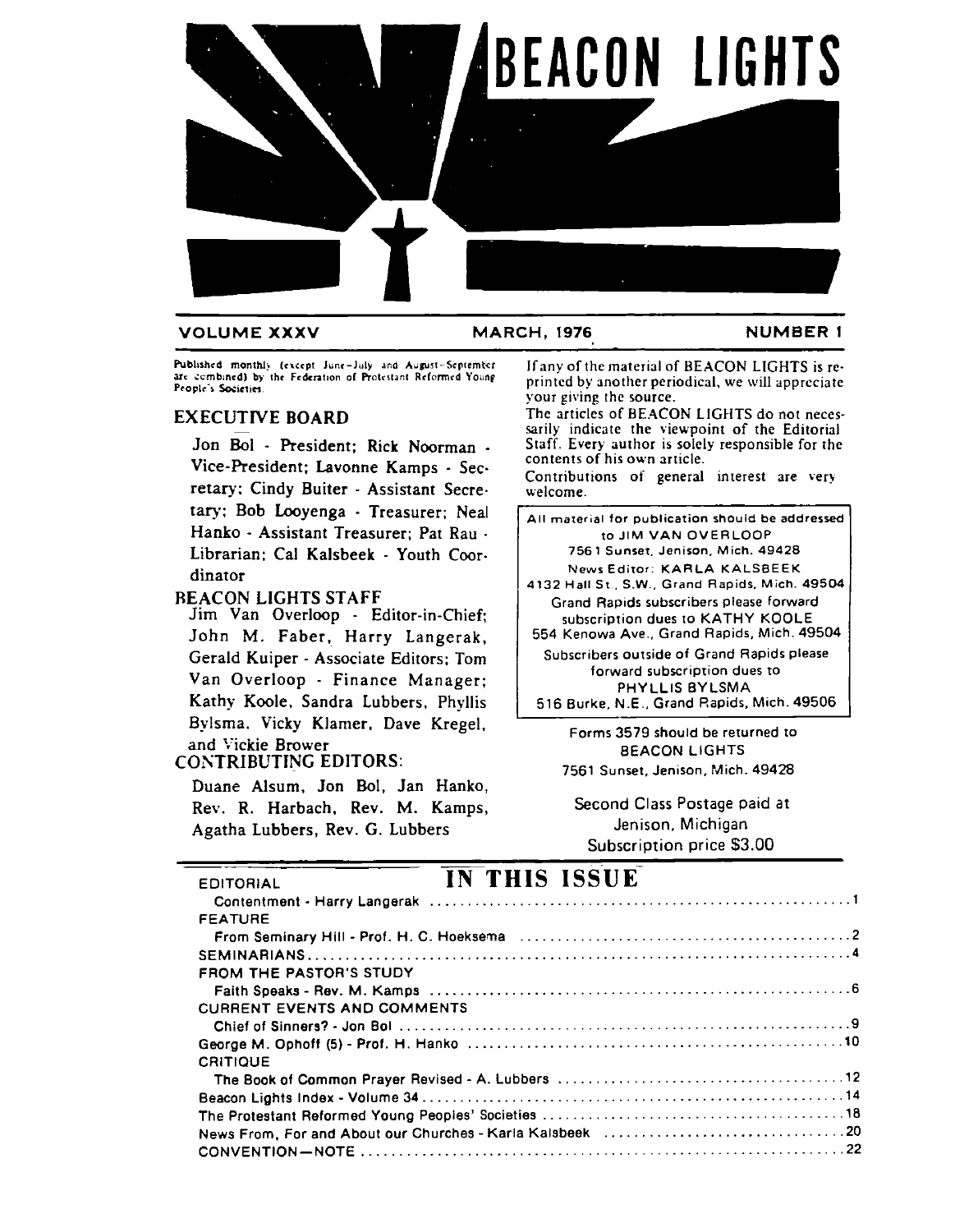# *Editorial* - -- - **CONTENTMENT**

#### by Harry Langerak

Living in this world with all our expectations and wants can be a very disappointing experience. You and I are not naturally given to contentment. We can easily fall into the sin of discontent. We can become very discontented with the circumstances in which we live. When our expectations are not fulfilled we are inclined to grumble. We grumble because we did not get the raise we thought we needed. We wish we had his brains or her good looks. We are envious of those who get good grades or those who have athletic ability. This discontentment is something that comes very naturally to us. By nature we, as Adam, want a better state in life and we rebel against what God gives us.

Contentment is a lesson you and 1 as children of the living God must learn. It is not an easy lesson because it is not something we can do naturally. Contentment is learned through constant instruction and discipline by our Chief Teacher, God. He teaches us by the experiences we go through in this world, so we can make the confession of Paul in Phil. 4:16b: "For I have learned in whatsoever state 1 am therewith to be content." This learning is a life-long process and each saint is given individualized instruction. Our intelligence quotient has nothing to do with how well we learn, but our leaning is dependent solely upon God's grace and is used for the perfection of His saints unto every good work.

Contentment is something deeply spiritual. At the heart of contentment lies our relationship to God. In order for us to be content, we must be at peace with God. The contented child of God sees what he is by nature and that what he receives in this life are gifts from the living God. He realizes that the outward circumstances of his life are so controlled by the living God that they work for his spiritual well-being. God is preparing him in His classroom for the heavenly home. The reaction of the child of God to what God sends him is one of inner quiet and peace. This is the contentment of Job, who lost all his possessions, even his children and yet could say, "The Lord gave, and the Lord hath taken away; blessed be the name of the Lord." (Job **1:2l.)** 

For this contentment to be ours, God must touch our hearts. God must regenerate our inner being so that this inner contentment can be ours. Contentment is not something we can gain on our own in just any way. Only God can give it by His spirit working within us. In this way we know God as He really is. We know Him as our Savior. We know Him as the Sustainer of the universe. He is the good and perfect Giver of all things. We know Him as the One who walks with us through the valley of the shadow of death and Who guides us every step of the way. We know that He sovereignly directs all things so that not a hair can fall from our heads without His will. With this knowledge we learn that God's wisdom is far superior to ours as to what is best for us.

Contentment is not an outward satisfaction you and I have when things are going our way, nor is it the "Oh well, it could be worse" syndrome when things are not. This is the superficial contentment of the world. It is possible to put on a mask of contentment without being content. This is why it is important to understand the deeply spiritual aspect of contentment.

Contentment is a fruit of faith which God gives by His grace and as such we must be content in all things. Paul tells us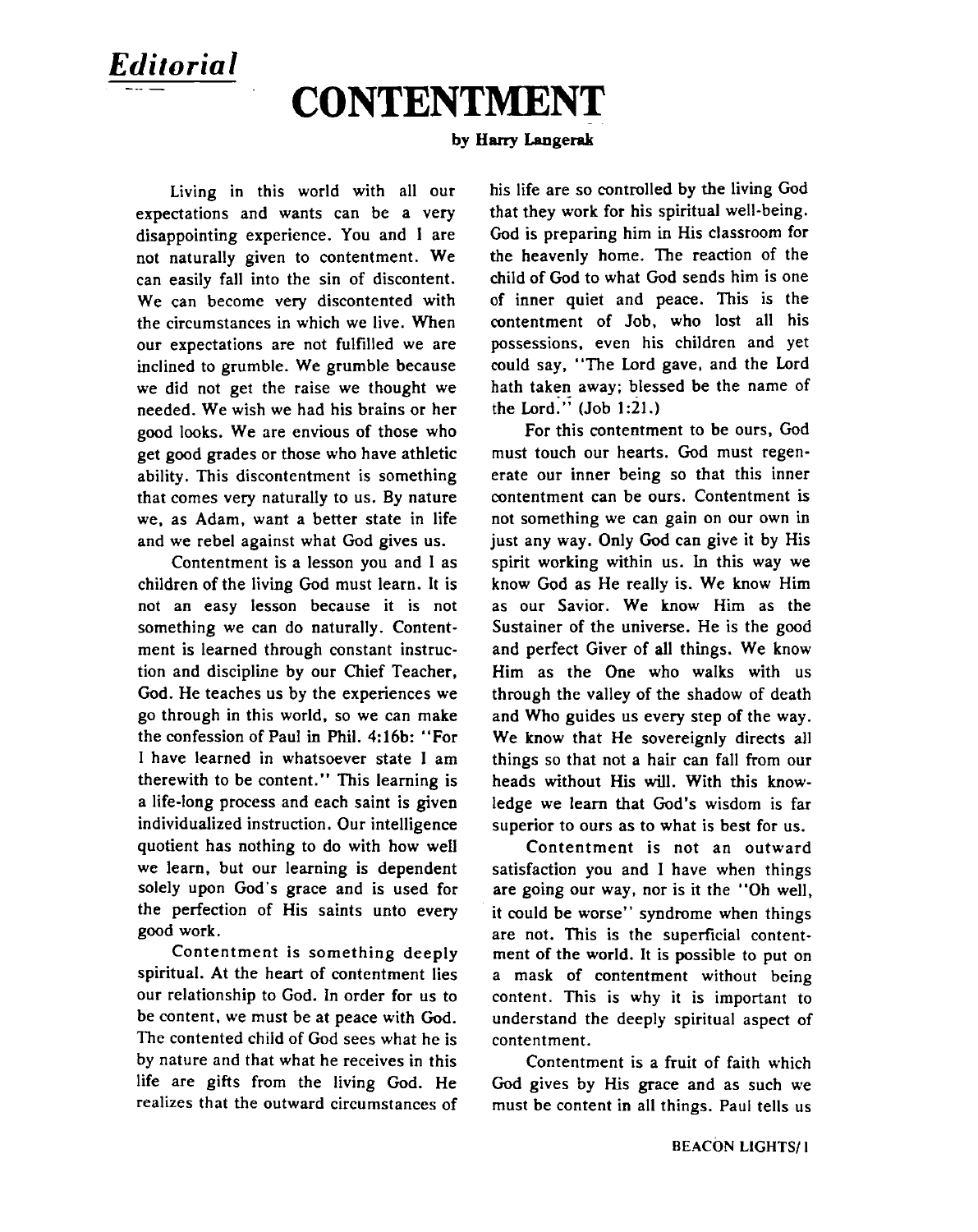in Galatians to be content whether we abound or are abased, whether full or empty. This means we are content whether in prosperous or troublesome times. In each of them we have extreme difficulty being content. In prosperous times we tend to forget God because we see a smooth road ahead. We want more and even have the audacity to ask for more. In our pride we forget God is the giver of all things, daring to say. "see what I have gotten." Contentment in prosperity is to thank God for what He gives us realizing we do not deserve anything.

In troublesome times, we are want to grumble and complain. Life is full of disappointments. Many times we do not get what we want or what we think we need. It could be God has laid His heaw hand upon us by a sickness or bereavement. Maybe He has taken our home or job. It could be we do not know which way to turn because of loneliness. The contented child of God in adversity makes the confession. "The Lord is my shepherd: I shall not want."

Contentment is of sovereign grace alone. The child of God experiences this as he walks the way God has chosen for him. God, our Father, the superb teacher. teaches us to be content by the trials we go through along the way that He has merited for us. In these trials, whether it be prosperity or adversity, we learn to lean on our Heavenly Father. We go to God in prayer and in **Him** we find the only hiding place. We must heed the quieting admonition of the apostle Peter in I Peter 5:6 & 7: "Humble yourselves therefore under the mighty hand of God, that he may exalt you in due time: Casting all your care upon him; for he careth for you."

## *Feature* **FROM SEMINARY HILL**

**by Prof. H. C. Hoekeema** 

My task is to try to paint for you a realistic picture of life on "Seminary Hill." I am referring, of course, to the fact that our Seminary is perched atop one of the highest points in the Grand Rapids area. And this reminds me immediately of the Biblical figure of the city set on a hill-top, which cannot be hidden.

This, to me, is and ought always to be the chief feature of any picture of our Theological School. I am referring, of course, not to our building and its prominent position. That is only figurative. I am referring, rather, to the proper position of our Seminary in our churches and in the church at large. That position is, properly, a prominent position - such a position that our **seminary** cannot fail to

be noticed. Our seminary should be prominent in the church and prominent among all other seminaries by reason of its teaching and maintaining the truth of the Word of God according to our Reformed confessions. And this prominence, in turn, should become manifest in the quality of our graduates. That. I believe, is the proper sense in which our Theological School must be and is prominent, a school which forces itself upon the attention of many witnesses. And that, I hope, will always remain the outstanding feature in. the picture of our school.

All the remaining features of a picture of our Seminary contribute - or ought to contribute - to portraying that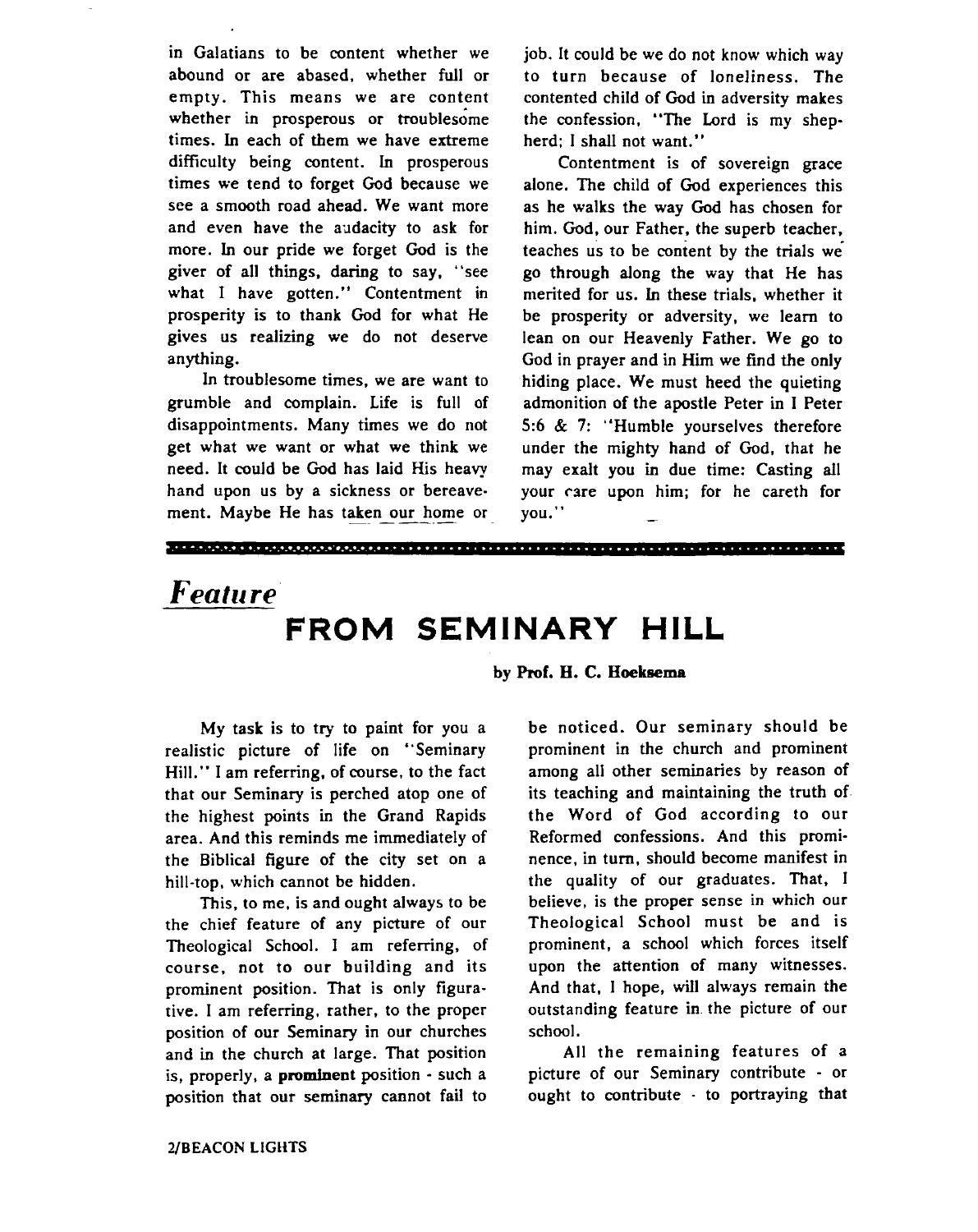one main feature. Our school's curriculum, its scholarship, the actual teaching of the faculty and studying and learning by our students - all these stand in the service of the teaching and preaching of the truth of the Word of Cod as the Lord has imparted it to our Protestant Reformed Churches.

Make no mistake! At seminary we do not continually have an advanced catechism class or lengthy Bible discussion. Nor is it sufficient that a young man be filled with "zeal for the cause" and be able to mouth pious speeches. In the first place, we offer a thorough theological course. Our seminary course requires completion of some 50 subjects in three years, totalling 110 credit hours, or an overage of  $18 \frac{1}{2}$  hours per semester. That in itself is a large order. In the second place, our demands are high. We demand excellence on the part of our students. There is no such thing on Seminary Hill as marking on class average, nor any such thing as "grade inflation." To hear students josh about it occasionally, of course, those professors are impossible tyrants; that must be taken with a barrel of salt. Nevertheless, we do not want lazy students; nor do we want intellectual pantywaists. Nor do we want the lessthan-average graduate. Any student who cannot attain a C average in the seminary department may not appear before Synod for his final examinations. Why? Because our churches need capable and hardworking ministers? Yes, but capable and hard-working ministers in the service of the truth!

The same is true of our pre-seminary department. Its curriculum is PREseminary, that is, designed to prepare the student for his eventual seminary work. That is the reason why, for example. we have a heavy emphasis on languages: our students must complete 48 hours of foreign languages. The total demands of our pre-seminary curriculum are 125 semester hours, the equivalent of a 4-year

college course. And again, the academic standards are high: a pre-seminary student must average B- in order to qualify for admission to the seminary department.

If you wonder sometimes, therefore. why some of our students need financial aid from the churches, remember this: we expect our students to be full-time, and even over-time students. They must not expect to have much time, and the faculty does not intend that they shall have much time, to spend on earning a living.

What are our goals in teaching at the seminary, and what must a student's goals be?

**Ln** the first place, of course, we purpose to pass on to the students a body of knowledge - knowledge of the Reformed truth. They must have this body of knowledge - and a thorough understanding of it - in order to impart it to their future congregations.

In the second place, we purpose to teach our students to think and to work. There are, of course, many practical courses which are designed to teach a future minister how to preach, how to catechize, how to exegete, how to labor as a pastor. etc. But even in what may be called theoretical courses, we want to teach our students to think and to study and to probe the depths. In Dogmatics, for example, our interest is not merely in imparting a knowledge of Herman Hoeksema's Reformed **Dogmatics.** Anyone can learn that from the book, and anyone can repeat it like a parrot. We want our students to learn to think dogmatically, that is, to grow and to develop in the ability to probe the riches of the truth and systematize them. And so it is, too, with the study of the Scriptures. A student who can only parrot what Decker. Hanko, and Hoeksema think is not a successful student; he must learn to rhink and develop on his own.

In the third place, part of our purpose is to teach our students to work hard! God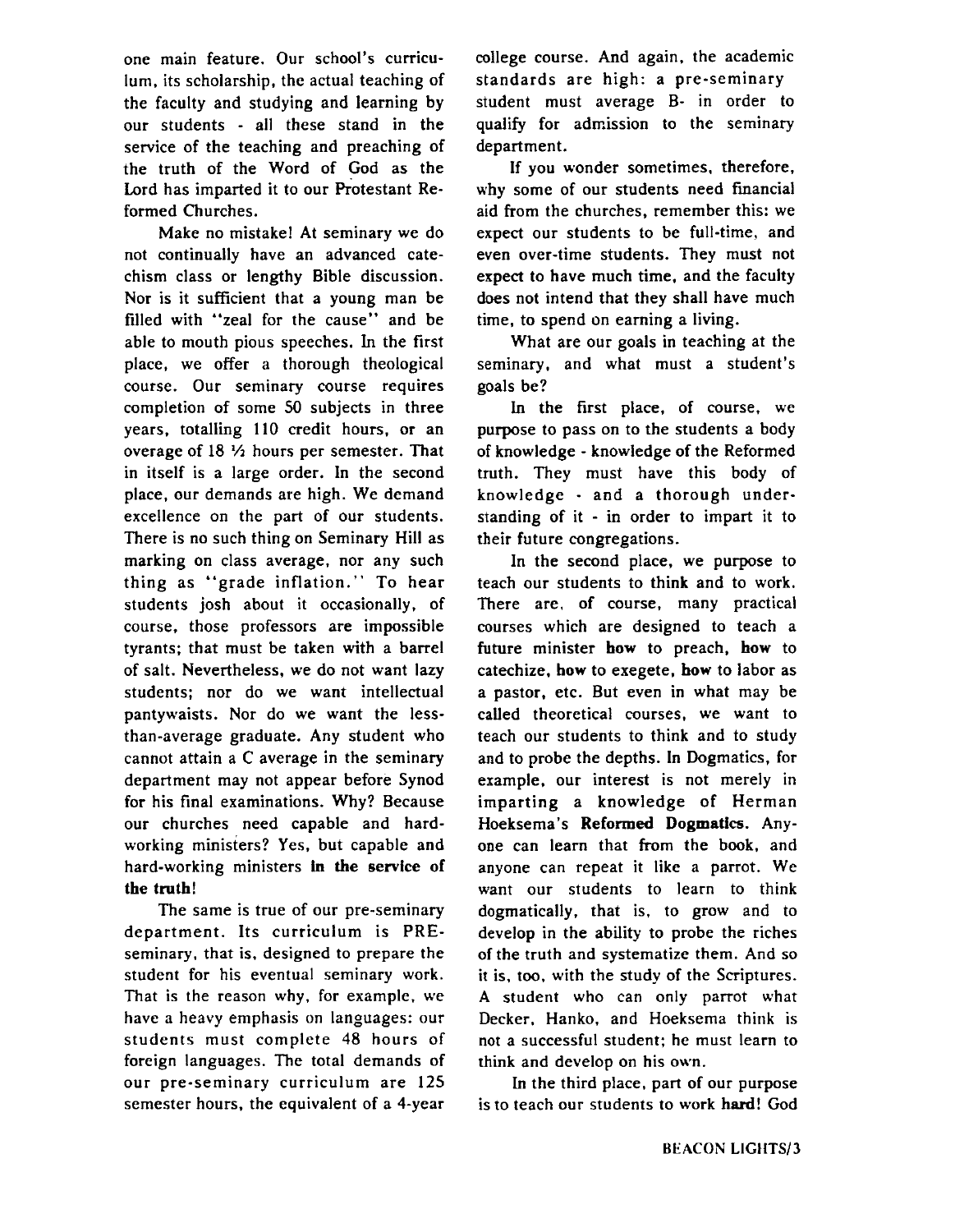our students to bend every effort toward the opportunity, come and visit us at the work of the ministry and not to spare school. During the school year, the place themselves. **A** parsonage is one of the is like a bee-hive from 8 to 12 o'clock easiest places to be lazy. but it is also one every morning. And especially if any of the worst places to be lazy! When a young man would lie to get a firsthand student graduates. the faculty can no taste of seminary, pay us a visit. We'll longer apply the whip. But if he still needs even let you drink our coffee at 10 o'clock, the whip at that stage, it will not be for and Prof. Decker will let you have one of lack of effort on the part of the faculty. We his doughnuts! aim to train ministers who will find their In the third place, a word to potential joy in the labors of the ministry. pre-seminary students. Please get in touch

especially young men - desire more detailed information, write us for a Young people, remember your sem-Seminary Catalogue. Or perhaps your inary in your prayers! minister has a spare copy on hand.

hates lazy preachers! And we aim to teach In the second place, if you ever have

I have three concluding remarks. with us **before** you begin your college In the first place, if any of you  $\cdot$  work; setting up a pre-sem program will exially voung men  $\cdot$  desire more be much easier, then, for you and for us.

in maramanin minimum manananin minimum minimum manananin mananin m



twenty-two years old and are in their first year of Seminary education. They also Grandville. Michigan, and are both have the honor of being the first class that members of Hope Protestant Reformed graduated from our newly formed Pre- Church. Seminary Department. First of all. left to right. is Richard

The gentlemen pictured here are all First of all. left to right, is Richard<br>ty-two years old and are in their first Peterson. Rich and his wife Betty live in

## *SEMINARIANS*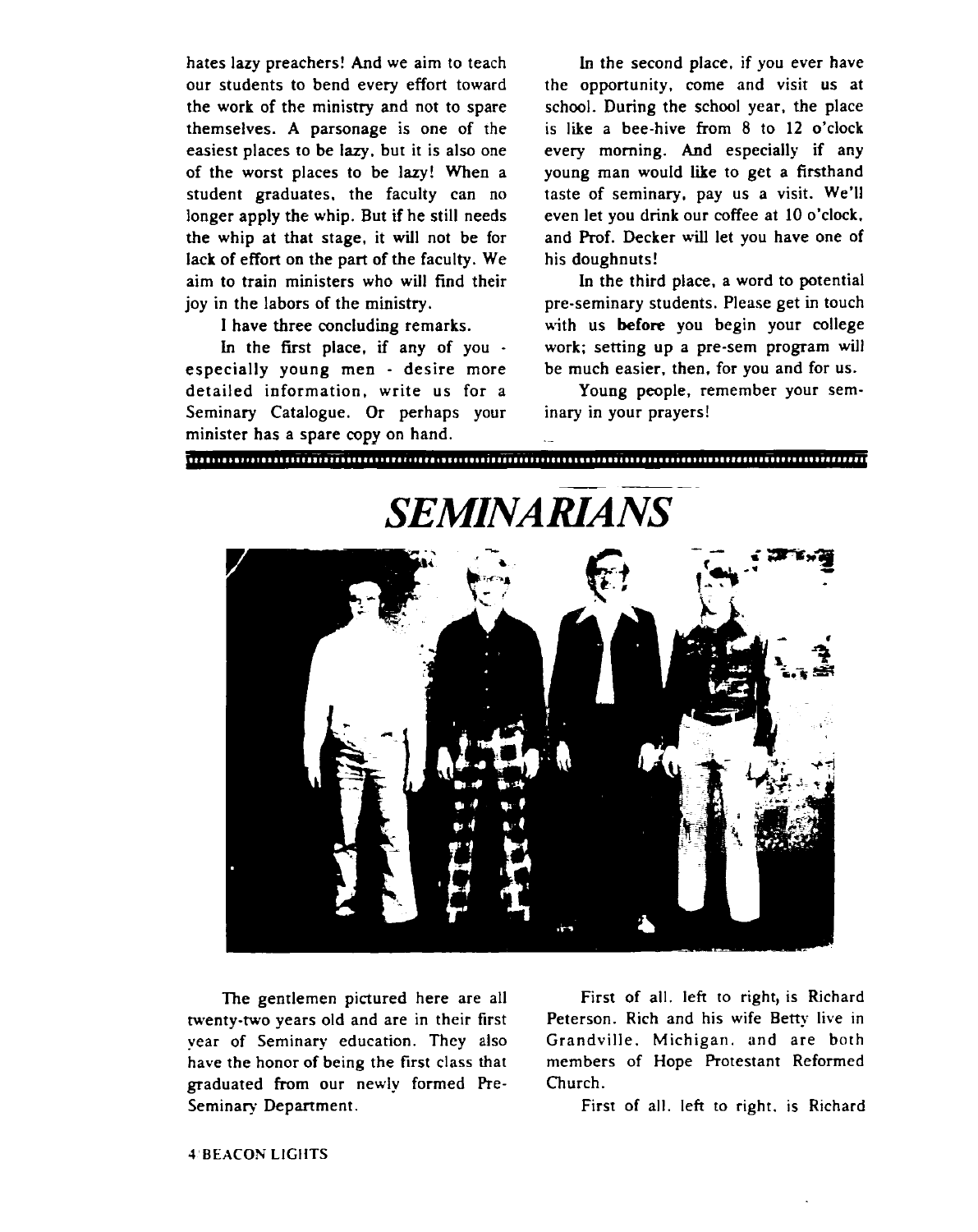**from** Grand Haven Protestant Reformed Church, where Rich was baptized. When Grand Haven church closed down in **1962,**  Rich and his family became members of Hope Protestant Reformed Church.

Rich graduated from Spring Lake Public High School in Spring Lake, Michigan. He then went to Muskegon Community College for two years where he received an associates degree in Arts and Science. He has also taken other extra courses at Grand Valley State College.

Second, is Bill Bruinsma, from our South Holland, Illinois Congregation.

Bill was baptized in South Holland Church and has been a member there all his life. Bill's hometown. where he was raised with his two brothers and one sister. is Lansing, Illinois.

He went to Lansing Christian Gradeschool for three years. Then the rest of his grade school education was in South Holland Protestant Reformed School. He graduated from Illiana Christian High School in Lansing, Illinois in **1971.** From there he went to Trinity Christian College in Palos Heights, Illinois for one year. Then in **1972** he came to Grand Rapids and began his studying at Pre-Seminary. On the side, Bill has taken classes at Calvin and Grand Valley State Colleges in Grand Rapids, and at Thorton Junior College in Thorton, Illinois.

Third, is Richard Flikkema, also a native from our South Holland, Illinois Congregation.

Rich was **born** in Manhatten, Montana and was baptized in Manhatten Protestant Reformed Church with Rev. Heys as minister. After two years of Montana country, Rich's family moved to Evergreen, Illinois attending Oak Lawn Protestant Reformed Church for a couple of years. They then moved to Lansing, Illinois and became members of the South Holland, Illinois Protestant Reformed Church.

Rich also went to Lansing Christian grade school for three years and then to the Protestant Reformed School in South Holland for the rest of his grade school education. After graduating from Illiana Christian High School in **1971,** he went to Trinity Christian College in Palos Heights, Illinois for one year before moving to Grand Rapids in **1972** and entering the Pre-Seminary Department. Besides his classes in Seminary, Rich has taken courses at Calvin and Grand Valley Colleges in Grand Rapids and at Thorton Junior College.

Rich and his wife Marcia are both members of Fist Protestant Reformed Church in Grand Rapids and are living in this city.

Last of **all,** is Mike DeVries, from our Pella, Iowa Congregation.

Mike and his family were originally Protestant Reformed but in Pella the Conditional-Theology Controversy took its toll and his family remained with the vast majority of the congregation who were led to support the Rev. DeWolf. This congregation went under the name "Protestant Reformed" **until** early in the 1960's when it disbanded.

After that Mike was a member of the Christian Reformed Church and of the Reformed Churches of America. His family returned to Pella Protestant Reformed Church early in **1969** after attending lectures in Pella sponsored by the Mission Committee of the Rotestant Reformed churches.

Mike and his wife Dawn are now members of Southwest Protestant Re formed Church and are living in Grandville, Michigan.

Mike's grade school education for grades **1-7** was in a one room country schoolhouse. Then for grades **8-12** he went to Knoxville Public School in Knoxville. Iowa. After high school graduation, he attended Central College in Pella, Iowa for one year. Then in **1972** he moved to Grand Rapids and enrolled in our Pre-Seminary Department.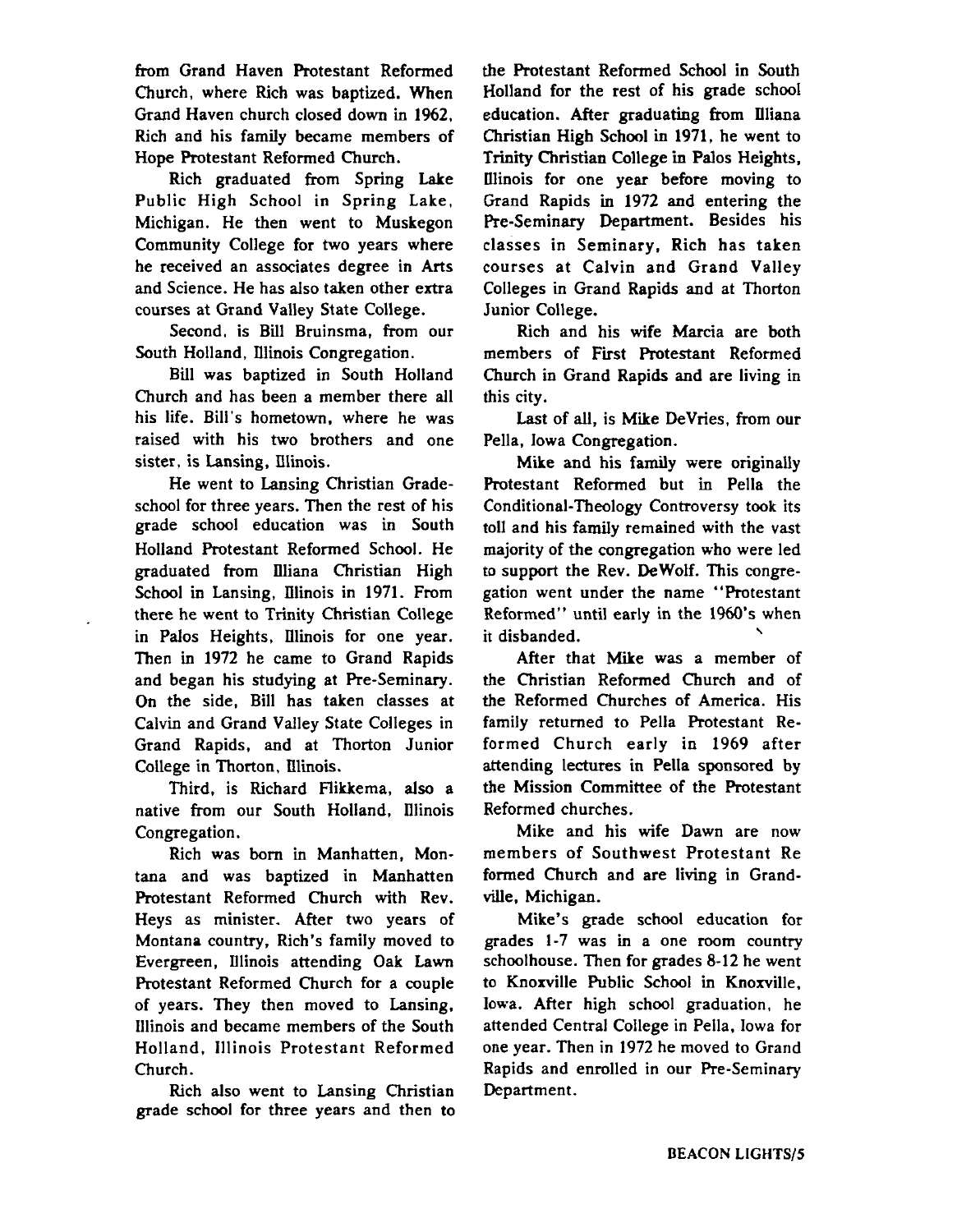# **FROM** - *THE*  **PASTOR'S STUDY**

#### RY REV. M. KAMPS

## *FAITH SPEAKS*  **Romans 10:9-10**

Faith speaks; the believer makes a confession. Yes, that is true, but why does faith speak even when confronted with the threat of punishment and death? Faith must speak! It is impossible for the believer not to confess that Jesus is Lord. Jesus. the believer confesses, is Lord alone. His is an exclusive Lordship. Faith speaks: it cannot keep silent.

Why did not the saints in Rome under the weight of persecution and the threat of death just forego their proper confession, at least for a while? Why didn't John Hus, who was burned at the stake for His faith in **1415,** Luther. Calvin. our Reformed father of the Netherlands, of whom thousands were executed by the Duke of .4va in the years **1560-1580;** why did not these people just keep silent about what they believed? Why did they persist in their divisive confession?

Romans **10:9-10** reads: "That if thou shalt confess with thy mouth the Lord

Jesus, and shalt believe in thine heart that God hath raised him from the dead, thou shalt be saved. For with the heart man believeth unto righteousness; and with the mouth confession is made unto salvation." This is a wonderful text, which teaches us among other things that the mouth of the believer expresses a unique confession because of what lives in the heart of the believer. The heart is the fountain head of our confession.

What does the saint confess? What is the content of his confession? The answer: Jesus is Lord! To be Lord means to rule over others. The scope of Jesus' Lordship is the whole world, heaven and earth. angels and devils, believers and unbelievers. Jesus is Lord alone! He rules in God's name executing the whole counsel of God, bringing all things in heaven and on earth to the one great consummation of the new heavens and earth as the inheritance of the Church chosen in Christ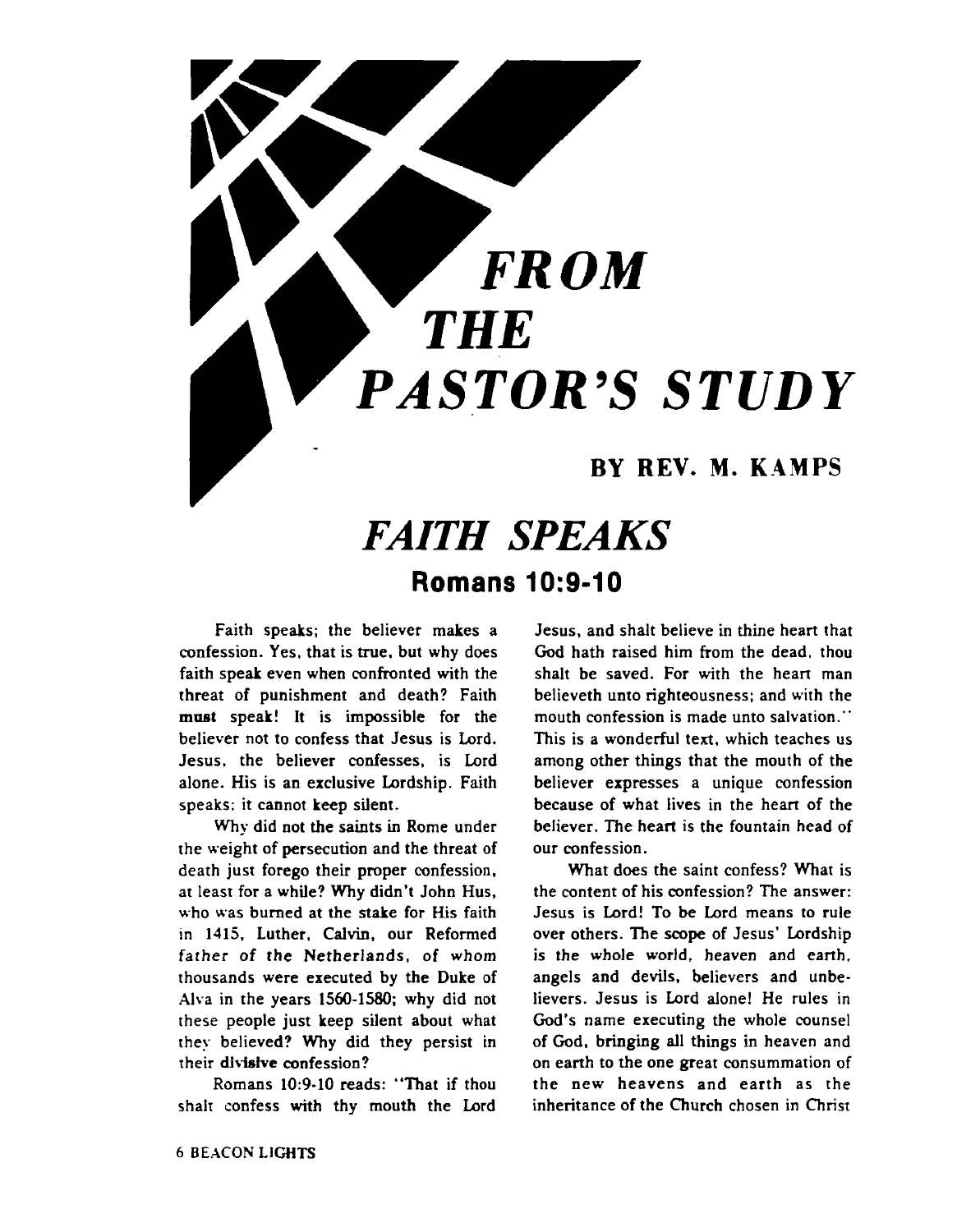to the glory of our God. Jesus is Lord alone! All other kings and lords rule only because He, Jesus, the man of Galilee who was dead and is alive forevermore. rules! Jesus rules over the devils and the wicked reprobate in His power. Over the Church. believers. Jesus rules in His love and grace as their Saviour and Redeemer. Jesus is Lord now, for God hath raised Him out of death and hath set Him on His own right hand in glory. The resurrected One is Lord, of course. The very possibility of Jesus' Lordship is found in the truth of His bodily and personal resurrection.

The confession. "Jesus is Lord," is not an isolated truth. It stands inseparably joined to the other truths of Scripture. The truths of Scripture are one organic whole or unity, for God is One, His Word is One. We may not, as so many want to do today, fragmentize the truth and thereby distort it. We cannot, as thousands of "Christians" do. deny Jesus' eternal Sonship and still confess Jesus to be Lord! We cannot deny the atoning character of Jesus' blood and still confess His Lordship. And so it goes with a fully consistent confession of Jesus' Lordship. To confess that "Jesus is Lord" implies, if not necessitates, the confession of all the truths of Scripture. For example. the following doctrines are obviously implied in Jesus' Lordship: the doctrine of the Trinity, Jesus' personal and bodily resurrection. atonement for sin, double predestination. and the perseverance of' the saints. We only mention a few of the inseparable truths clearly implied.

One cannot confess the atoning character of our Lord's death as a satisfaction for sin and ar the same time deny His eternal Divinity: for whence then proceeds the infinite value of Jesus' death if not from the dignity of the Person who suffered and died? (Canons 11. 3-4.)

One cannot consistently confess that Jesus is Lord and at the same time contend that the historic confession of rhe Church **re** double predestination is unbiblical. for Jesus as Lord reveals His Lordship exactly in this. that He gives to some and withholds from others His grace and Spirit according to the will of God. (Canons 1, 6.15.)

One cannot consistently confess that Jesus is Lord and at the same time deny the truth of the perseverance of the saints, for shall Jesus, who is Lord, allow anyone to snatch from His hand even one of those to whom He hath given eternal life?

**So** it goes with the whole body of the living truth as it is in Jesus. In the one sweet truth, "Jesus is Lord." the whole of the Christian faith is involved and united, even as the root of the tree is inseperably related and joined to the littlest leaf on the highest branch.

The truth is one as God is One. The believer soon discovers this truth. Thus Creeds are born! The Church of Christ must speak whenever and wherever the one organic living truth is twisted or denied. Faith speaks. Thus the Church speaks. The speech of the Church of Christ is the marvelous Creeds. The Creeds of the Church of Christ, as it comes to expression and manifestation in the world. are Reformed Creeds.

"Jesus is Lord," the believer confesses. "To confess," means to say the same thing as others are saying. It is a communal concept. It implies that the individual believer in unison with other believers say together the same things about Jesus, God, themselves, and the world. Thus the Church of Christ in all ages confesses loudly and boldly that Jesus is Lord. Secondly and ultimately. "to confess" means to say the same thing God has said and revealed to us in His Word. "To confess." then. is to say the same things about Jesus that God hath declared about Him. God hath said. "Jesus is Lord." The individual believer and the Church. in harmony with God's \vord. confess the same truth.

The believer's confession that "Jesus is Lord." is a bold. fearless. courageous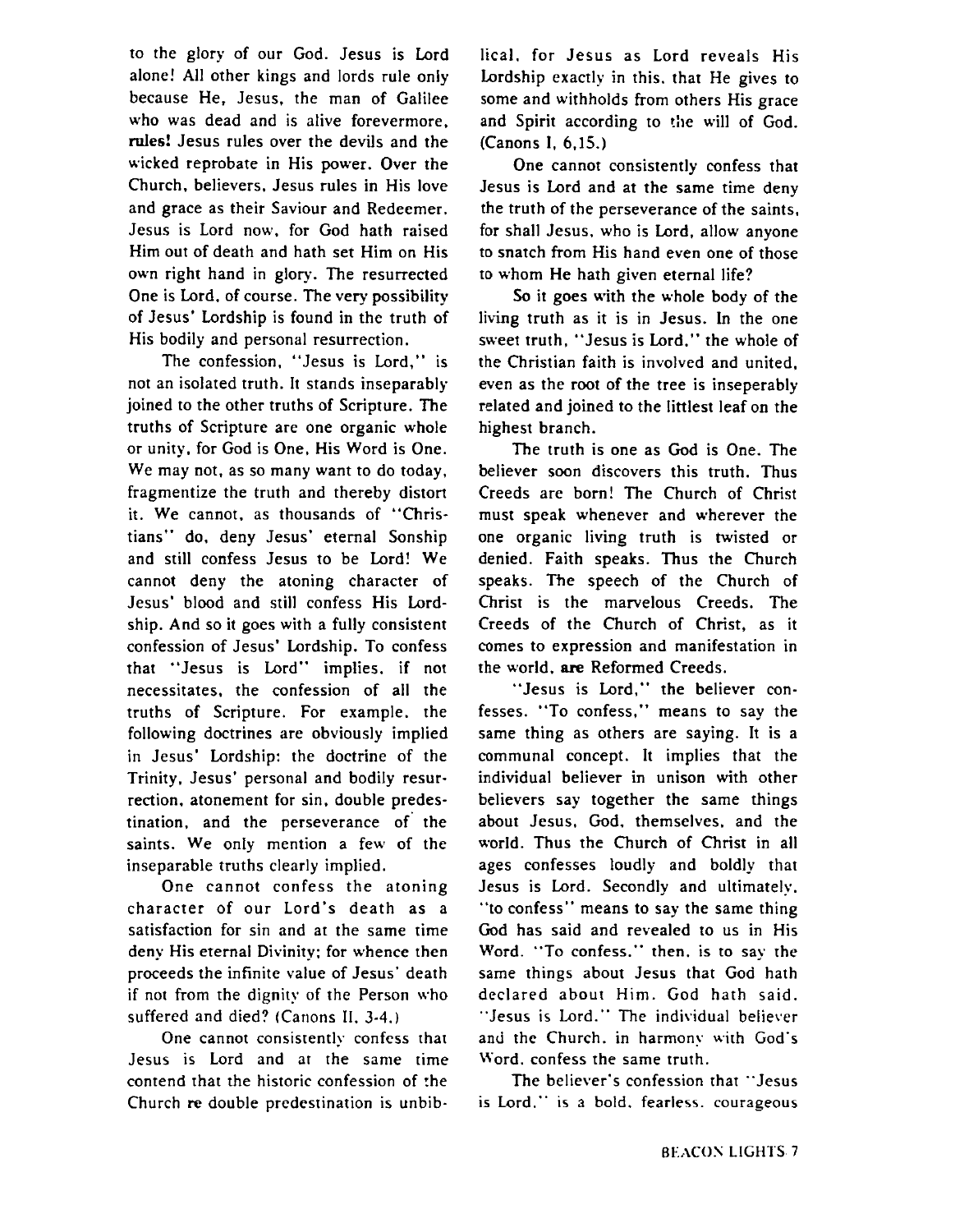commitment and dedication to the truth. This manner of confession is in harmony **with** the very character or nature of faith. Faith is a certain, sure knowledge and a hearty confidence! Jesus is Lord. Roman emperors threatened the saints, the Romish Church threatened the saints, and the ungodly always attempt to intimidate the Church with its manifold threatenings. But the Church with her own blood wrote her precious Creeds, and believers, born of God, confessed, suffered and died!

#### FAITH Speaks!

The believer must speak! Faith cannot keep silent! Faith of inner essential necessity speaks. The believer does not have the liberty to keep silent when called upon to defend God's honor and, thus, the truth of Scripture.

What is the source of the confession, "Jesus is Lord?" What is the source of the Church's Creeds? Whence the Confessions? The believing heart, is Paul's answer? Surely "with the mouth confession is made unto righteousness." But the mouth only expresses what lives, by the wonder of God's grace, in the heart. The fountain head of our confession is the believing heart of the elect regenerated child of God.

What does that heart believe? "With the heart man believes unto righteousness." If with the heart we believe "that God raised him (Jesus) from the dead...." we believe unto righteousness. Paul is explaining in this context the truth of justification through faith in Christ. We are justified. declared righteous by God, and assured of this blessed truth through faith alone. The works of the law cannot justify a man. We are justified without works. Believing that God hath raised Jesus from the dead, we have the testimony of God in our hearts that we are righteous before Him. The resurrection is the divine seal that Jesus' blood actually atoned for our sin and guilt and that Jesus merited the righteousness of God for those for whom He died. He that believes that

God raised Jesus from the dead believes unto righteousness, therefore. The believer is thus personally assured. through faith in God's act of raising Jesus from the dead, that all his sins are paid for, that he has been redeemed, that all his sins are forgiven him on the basis of the blood of Christ Jesus. He is justified through faith alone. (Romans 5:1.)

Now I ask you, can one, who with the heart believes unto righteousness, keep silent? Must not his heart express itself in the confession that "Jesus is Lord?" The believer, the justified one, will speak out of gratitude and thankfulness to his God and Saviour. God's name and honor must be and will be upheld! We believe and therefore we speak. The heart of the believer is the fountain head of his confession. Out of thankfulness for the wondrous salvation received, faith speaks. When the truth of the personal, bodily resurrection is denied, must not faith speak? Faith must speak for the truth of the bodily and personal resurrection of Jesus. Thus, His present Sovereign Rule as Lord over all is the heart of the gospel. When men attack the atoning character of the cross of Calvary, are they not denying the justifying power of Jesus' death and resurrection? Faith speaks boldly over against all these denials.

The result, first of all, is that through our confessions we are assured that we shall be saved. "Whosoever therefore shall confess me before men. him will I confess also before my Father which is in heaven. Matthew **10:32."** Secondly, the result of the saints communally confessing that "Jesus is Lord." is the beautiful. Reformed Confessions of the Church confessions which teach that Jesus is Lord over all, ruling sovereignly and executing the whole counsel of God in the name of His Father, Our Covenant God. This Jesus is the exalted, impowered Christ. Confessions are the speech of faith. Confessions drip with the blood of the saints, who feared "not them which kill the body. but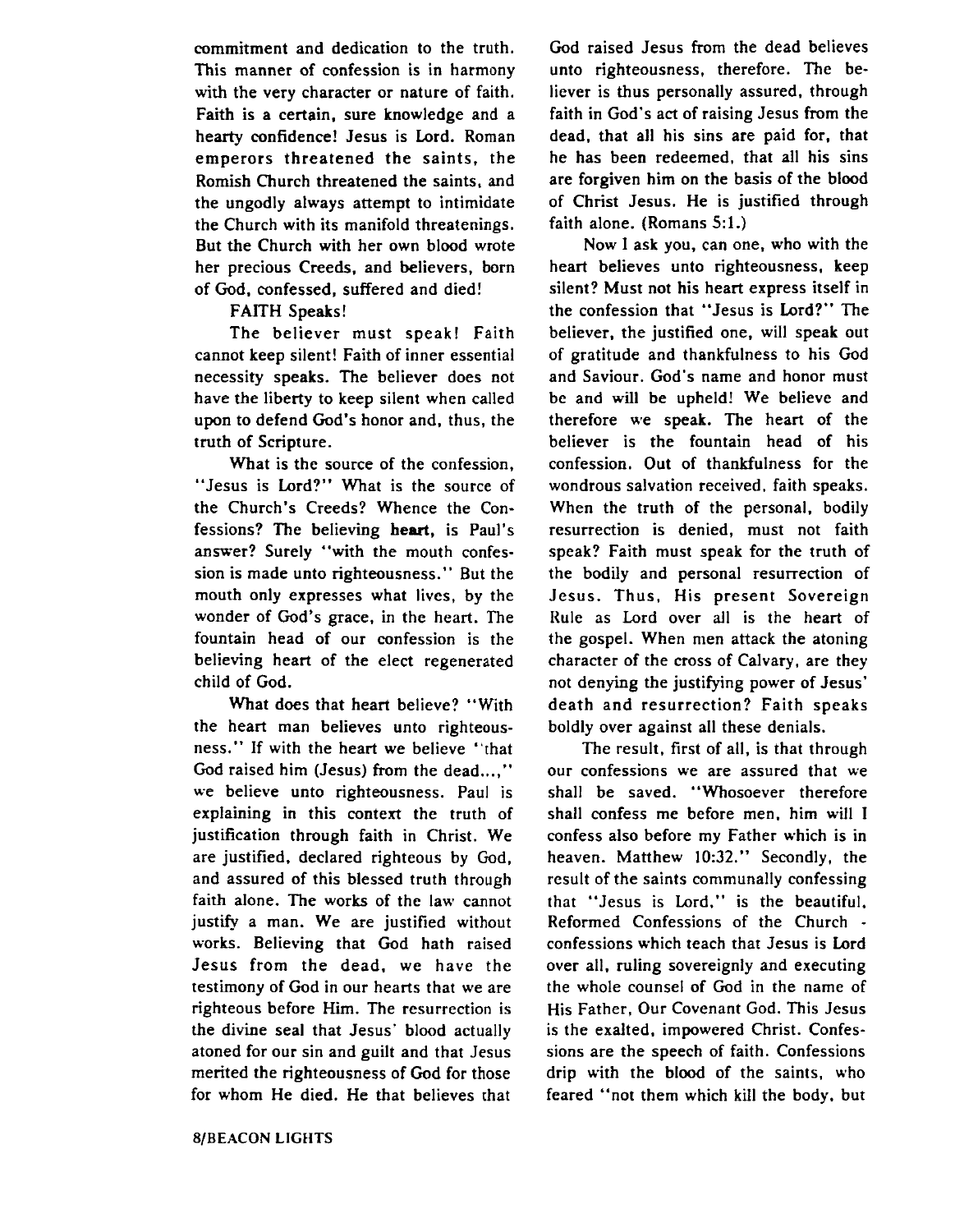are not able to kill the soul."

Faith speaks out of a regenerated believing thankful heart. A heart throbbing with gratitude to God for the grace of justification through Jesus' death and resurrection, cannot keep silent.

Faith speaks. The Church of Christ is a creedal Church!

## *Current Events* **and** *Comments*  **CHIEF OF SINNERS?**  by Jon Bol

The Beacon **Lights** welcomes Jon Bol, the Federation Board President, to this column. May God give him the grace to write to his fellow young people.

There are many ways to look at the man called Paul. We could examine his pedigree, his education, and his accomplishments. Here was a man who wrote the biggest part of the New Testament and who ever stands as the church's greatest missionary. But how did this come about? Was it because of his pedigree, his line of descent? Paul obviously had the proper credentials as we read in Phil. 3:5, "...circumcised the eighth day, of the stock of Israel, of the tribe of Benjamin. a Hebrew of the Hebrews ..."

"Circumcised the eighth day." meant that he was born of proper parents; both his father and mother were fully conformed to all the strict requirements of Jewish law. Paul also adds, "of the stock of Israel," meaning that he came from the line of Abraham. lssac and Jacob, which was given the covenant name of Israel. because they were the elect race. (Gen. **32:28).** But that isn't all. Not only uas he circumcised the eighth day, not only was he of the stock of Israel. but he was of the tribe of Benjamin. Paul came from the tribe that gave Israel its first king.

(I Sam. 9:1.2). He came from the only tribe that did not sever its allegiance to the house of Judah and David. (I Kings 12:21). He came from the tribe that united with Judah and the Levites after the captivity to rebuild the temple. (Ezra **1:s).**  Of all the histories of the twelve tribes, that of Benjamin was among the most illustrious.

What more could Paul add to all these qualities? Not only was he circumcised the eighth day, of the stock of Israel, and of the tribe of Benjamin, but he was also "an Hebrew of the Hebrews." All the children of Israel were called Israelites, but not all of them were called Hebrews. Only those that retained the Hebrew language and the Hebrew customs merited this name. There were many Jews in Paul's day who took on the language and customs of the foreign countries in which they lived. But the family of Paul did not. They held fast to their traditions. They were nor only Israelites, but Hebrews. still holding to all the ways and laws and the language of ancient Moses. To be "an Hebrew of the Hebrews" showed real loyalty and faithfulness.

When we review all of Paul's qualities. it seems that he has a right to boast of his lineage and his accomplishments. But why did Paul really write this in his letter to the Phillipians? Was Paul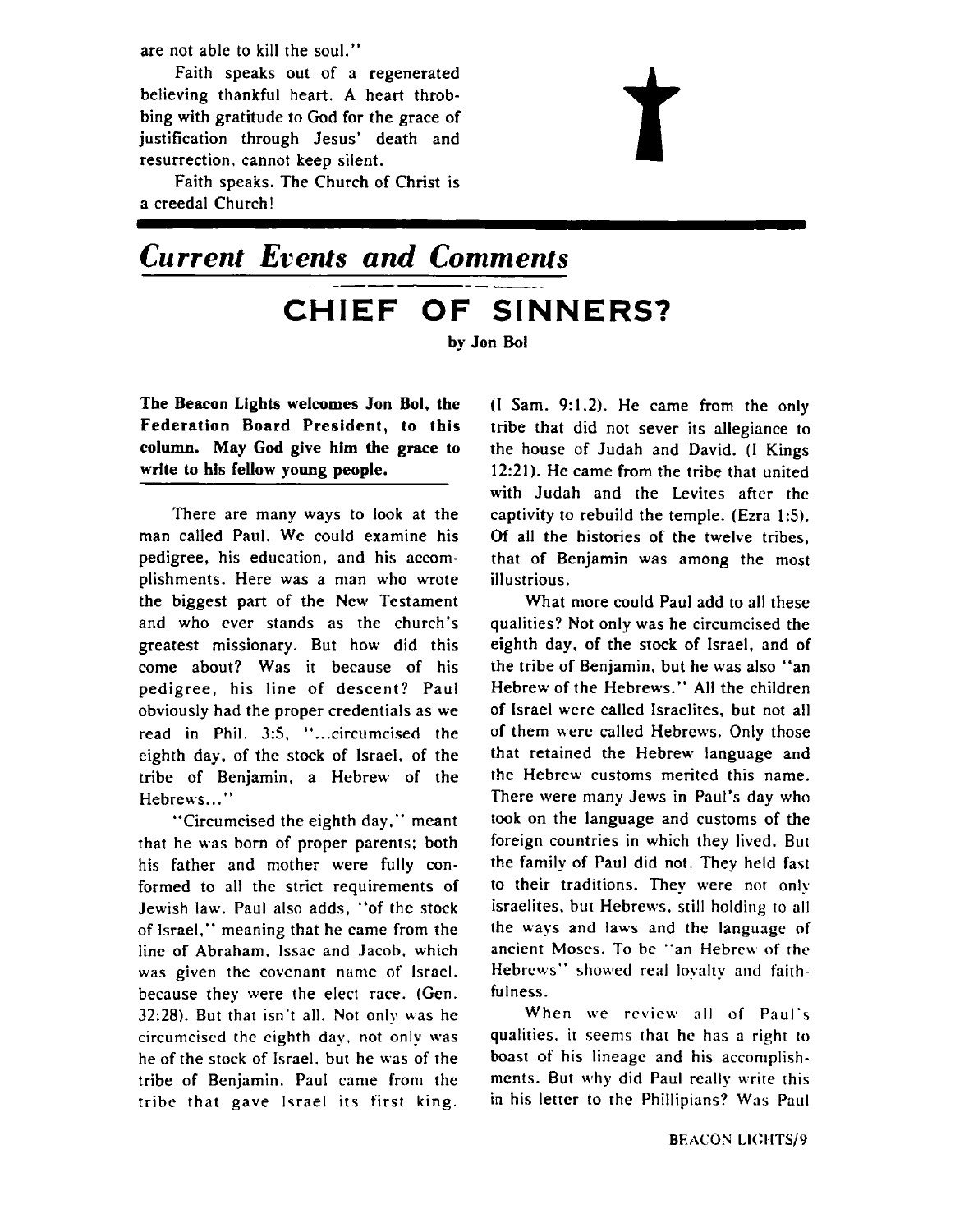proud of his pedigree? If we go back to Philippians 3:3-5 we read. "...and have no confidence in the flesh. Though I might also have confidence in the flesh. If any man thinketh that he hath whereof he might trust in the flesh. I more: circumcised the eighth day. of the stock of Israel. of the tribe of Benjamin. an Hebrew of the Hebrews ..." Paul meant to say that if anyone thought highly of themselves. he surely had the right to esteem himself even more so. Paul was tryine to tell the Philippians that the more vou make of pedigree. the less you make of Christ.

This was important to the Philippians and it is important to us as young people of the :hurch today. We must not rest on our laurels. so to speak. saying that **we**  were baptized as infants and our parents and grandparents have been in the church for generations holding to custom and tradition in the Reformed faith. We must experience Paul's experience when he finally admitted he was nothing. Then, to him. Christ became everything.

Disregarding his pedigree completely. Paul says in Romans 3:22.23 that

"...there is no difference: for all have sinned and come short of the glory of God." And in I Timothy 1:15 Paul states that "...Christ Jesus came into the world to save sinners: of whom I am chief."

But Paul does not leave us without the hope of salvation. for we read in Romans **56.** "For when we were yet without strength. in due time Christ died for the ungodly." And in the first verse of the eighth chapter he writes. "There is therefore now no condemnation to them which are in Christ Jesus."

Chapter twelve of Paul's letrer to the Roman Christians deals with the life of thankfulness and service to God that Christians must live in their gratitude for salvation. Paul writes in Romans 12:1.2. "I beseech you therefore. brethren. by the mercies of God. that ye present your bodies a living sacrifice. holy. acceptable. unto God. which is your reasonable service. And be not conformed to this world: but be ye transformed by the renewing of your mind, that ye may prove what is that good. and acceptable. and perfect will of God."

.<br>International community contribution in the community of the community of the community of the community of th

## **George M. Ophoff (5)**

In the last decade of the 1800's. Grand Rapids was quite a different city from what it is now. It was of course. nor nearl! **ar** large. It had none of the fruits of modern advances in technology which we take so much for granted today. Many of the roads were dirt covered  $\cdot$  rutted and rough when wet or frozen. dusty and hot in the summer months. The economy of rhe city centered in furniture manufacturing which made Grand Rapids famous rhroughout the country as thc furniture capitol of the world. Private transportation was by means of horse and carriage, for

#### by Prof. H. Hanko

Henry Ford had not yet made his Model T the possession of thousands. Public transportation was chiefly hy streetcars which ran on tracks in the middle of brick-paved main thoroughfares. Electricity was. in most houses. a luxurv for the tuture. Water was still pumped our ot wells or collected in cisterns in many places.

But Grand Rapids was then also the center of Dutch Reformed church life. Although the population was mixed. and although many nationalities were represented in the polyglot citizenry, the Dutch.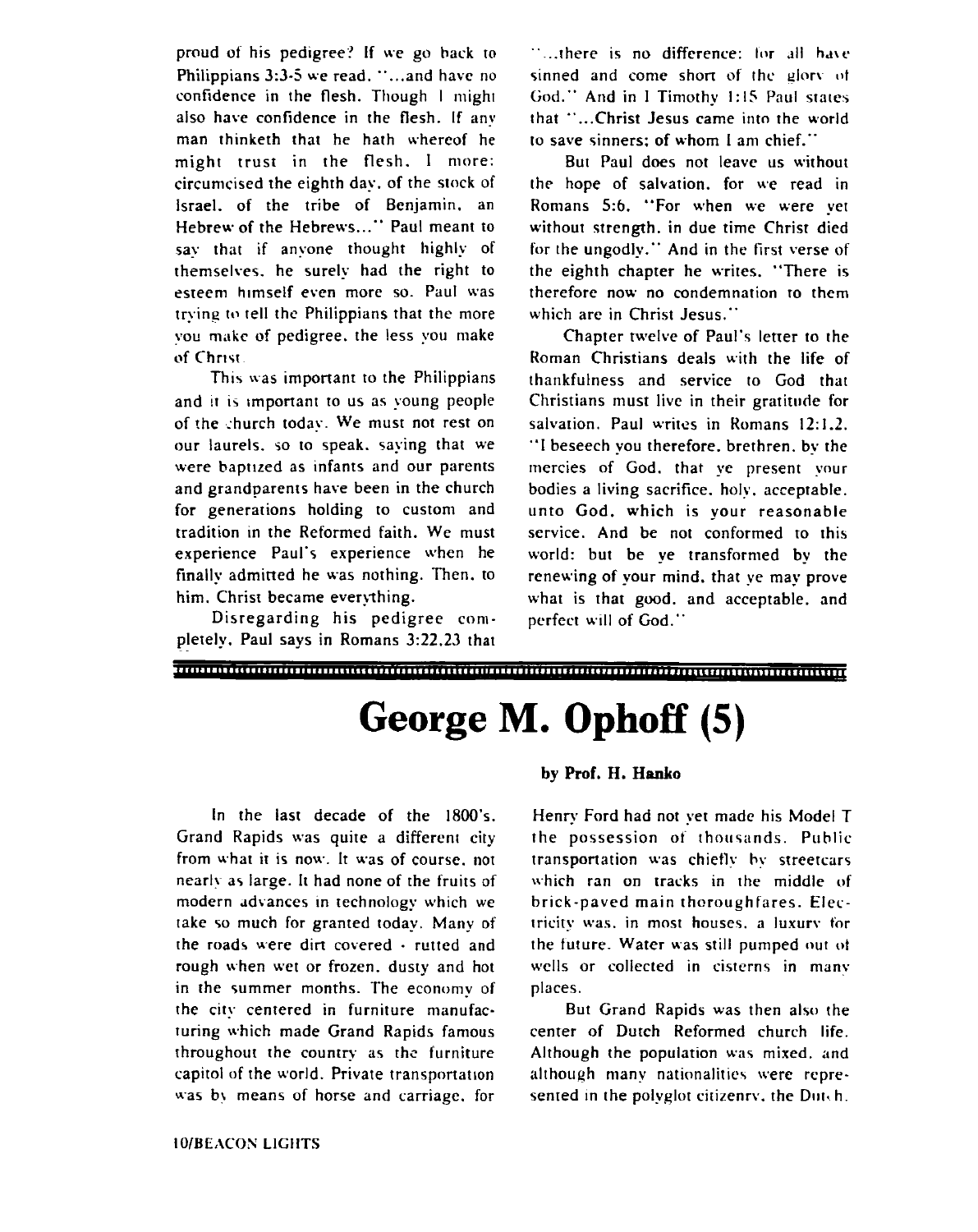and particularly the Dutch Reformed. I tor there were few Dutchmen of any other  $k$ ind) occupied an important place in the affairs of the city. At that time already the Dutch had pretty much taken over the Southeast and Southwest half of the city These were people who had followed the first immigrants from the Netherlands. pioneers who had settled the marshy wastelands which later were to become Holland. Overysel. Drenthe. Zccland and other places which still bear the names given to them by their Dutch forebears. The Reformed church of America had a large representation in the city: but also the Christian Reformed Church had become in the 34 years of her existence. a large denomination with Grand Rapids as its center. Many congregations had been established throughout the areas where the Dutch had settled. and here also was Calvin College and Seminary. located at that time on the corner of Franklin and Madison where Central Christian High School was located until a few years ago. Grand Rapids was known throughout the United States as "Jerusalem."

In these large and growing Durch communities there was a constant influx of Dutch immigrants. These were men and tvomcn of the **Afsheiding.** In 1834 their forebears had left the State church in Netherlands under the leadership of VanRaalte. Brummelkamp. Scholte and others. They had left their mother church because of the apostasy and corruption of the State Church and had fought valiantly ro preserve the truth which was the henrage of the Reformation. They had lett a State Church which had the protection of the State: and in doing so, they had ~ncurrcd the hatrctl and **the** urath 111' rhe civil authorities. Their early church struggles were filled with trouble and harassment, with overt persecutions and untold hardship. The people who had been a part of the Afsheiding were. for the most part. common folk of the Iower classes. Their life in the Notherlands was hard and

 $\bar{.}$ 

hitter. Not only were they harassed for their faith, but their economic lot was ~l~lficult. It was almost impo\eible **10** feed their families and to gain the bare necessities of life.

These things. among others, had prompted many of them to leave their tatherland and seek refuge in the new world. The reports had come back from \nicrlca that in this counrrv rhev \vould be able to serve their God without interference and without having to brave the hoctilities of a government which hated their cause. They had heard too. that it was easier in the new world to earn one's living. for America was the land of promise. and the new country beckoned many to come to the "Canaan" flowing with milk and honey.

They were a stalwart lot. They were Calvinists. and Calvinism had steeled rheir souls and put iron in their spines. They loved the truth of the Scriptures more than anything else. And no sacrifice was too great to live a life in which they could serve the God of their fathers. But they were also children of the **Afsheiding.**  And this meant a number ot things. This meant that they were a simple folk. Thev were not. for the most part. educated. They were not profound theologians. They were not deeply learned in the subtilities of theological distinction. But they knew what they believed. and this truth they loved. That they were part of the **Afsheiding** meant also that they were a deeply pious folk. Their faith. though simple. was profoundly spiritual. Their religion was not a Sunday and churchreligion, but a way of life. They did not know how to separate their life from their taith, and in fact, they had never even given any thought to the possibility of doing this. It was natural to them. Religion was a part of living in the home. of growing potatoes in the tields.  $\alpha t$ talking with the neighbors. of buying groceries in the store. of milking their cows. Religion was their way of life. This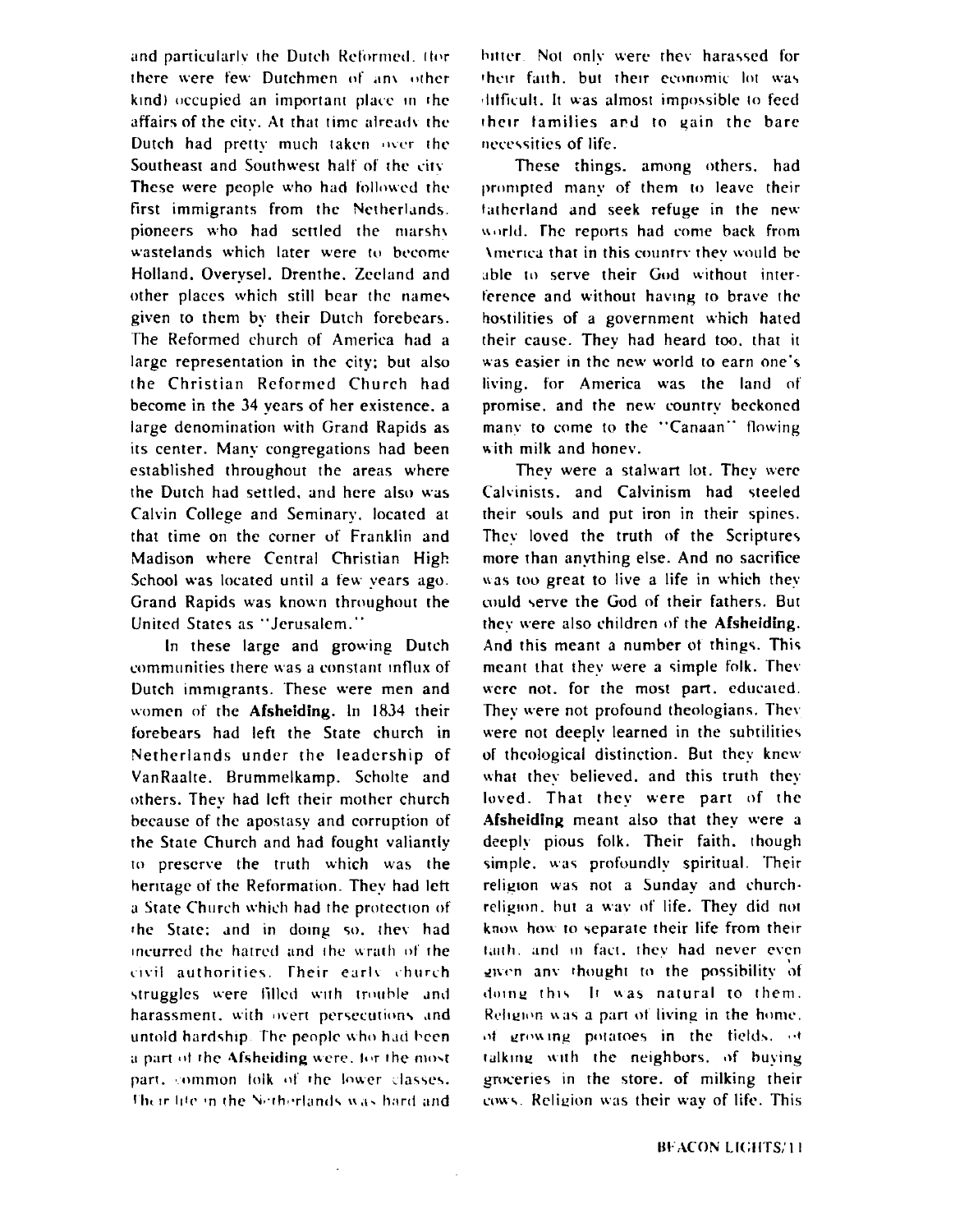piety however, could even on occasion be the more mystical piety which always remained a thread running through church life in the Netherlands. And this deepseated mysticism which characterized many of them was not always of the healthiest kind. Nevertheless, they knew whom they had believed...

But they did not leave their fatherland because they had lost their love for the Netherlands - for its lowlands tom from the cruel and clutching fingers of the seas; for its fog and damp, its rain and penetrating cold; for its language, and customs, its manner of dress and way of life; for its tulips and cows, its dikes and windmills, its close-knit society and gossipy marketplaces. And all these life; for its tulips and cows, its dikes and understand the kind of environme<br>windmills, its close-knit society and which George Ophoff was born and rangossipy marketplaces. And all these for the effects of this environmen

fully in the new land they had chosen for their home. Southeastern Grand Rapids was, in so far as that was possible, a bit of transplanted Netherlands.

But it was of sufficient importance in the city so that events in these areas were still events which made the daily newspapers, and affairs in these Dutch settlements within the city were of interest to the city as a whole.

Into this kind of an environment George M. Ophoff was born on January 25, 1891.

It is necessary to have a knowledge of this background in order for us to understand the kind of environment in which George Ophoff was born and raised, for the effects of this environment were to



Since the sixteenth century when Protestantism began to develop in England. the Prayer Book or the **Book of Common** Prayer has been the central agent to control the liturgy, the usages, and the worship in the Episcopal or Anglican Church. G.K. Chesterton said concerning the **Book of Common** Prayer that it is "the masterpiece of Protestantism. the one magnet and talisman for people even outside the Anglican Church. as are the great Gothic cathedrals for people outside the Catholic Church."

Although the evaluation of Chesterton

is obviously biased and is colored by hyperbole, it remains a fact that the **Book**  of Common Prayer was a unique contribution to the movement which originally lead the English Church away from the usages and some of the grossest errors of the Roman Catholic Church.

The **Book of Common** Prayer was originally prepared and composed during the reign of King Edward **VI** in 1549; it was revised in 1552 near the end of Edward's reign. was revised again in 1559 under the influence of Queen Elizabeth, and has remained much the same until the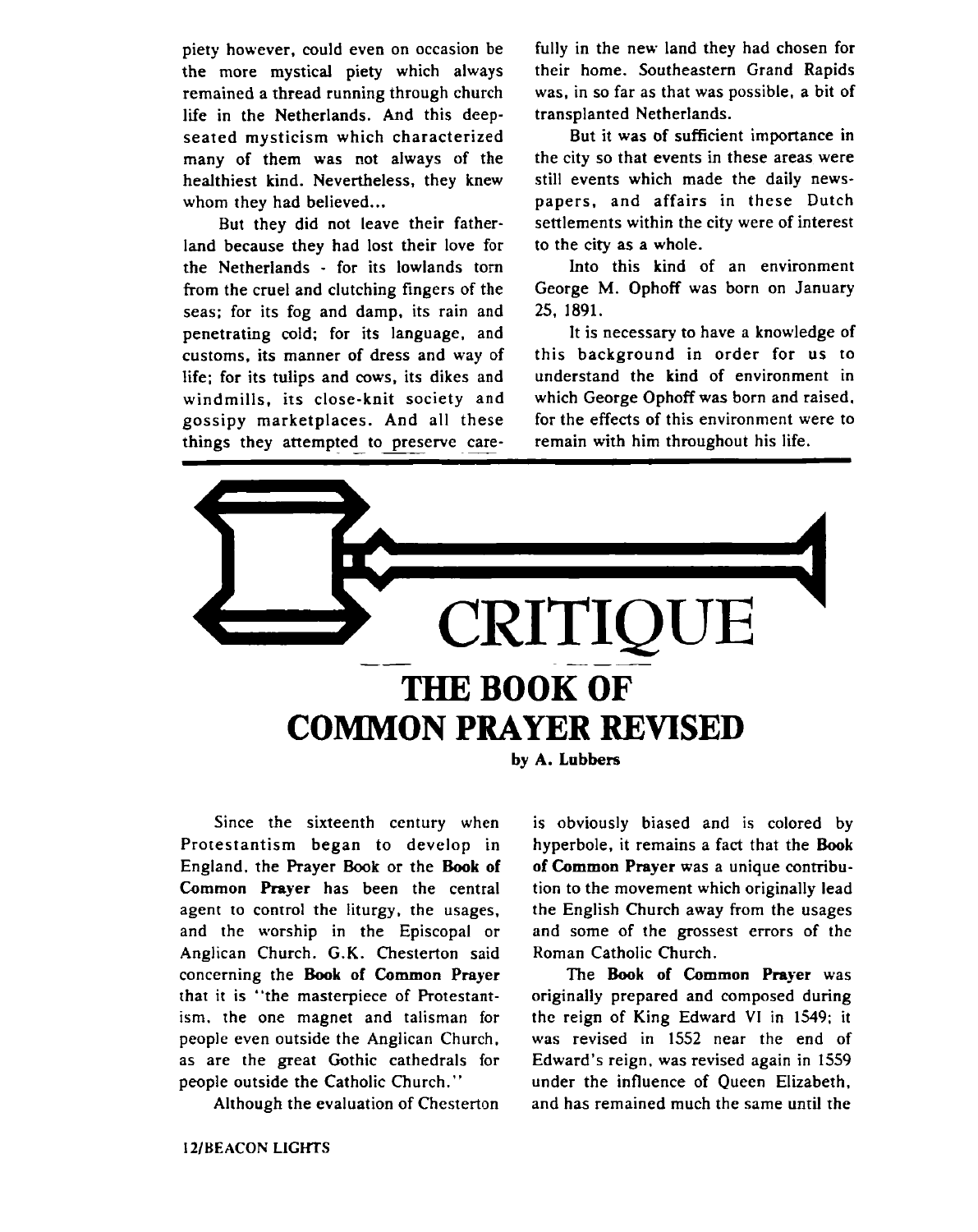present century having been only slightly changed in **1662.** 

This prayer book of the Anglican Church was first assembled under the direction of Archbishop Thomas Cranmer, who in **1549** stated the following in the preface to the **Book** of Common Prayer.

". . . by thls order, the curates shall need none other books for their public service, but this book and the Bible; by the means whereof the people shall not be at so great charge for books, as in time past they have been. "

The **Book** of Common Prayer was revised first in 1552 and these revisions indicated an even more decisive step toward Protestantism away from the usages and ideology of the Roman Catholic Church. Among the revisions of the 1552 edition was the so-called "black rubric." This revision, made under the influence of John Knox. explains that the practice of kneeling at communion at the time of the receiption of the elements in no way implies the Roman Catholic adoration of the elements themselves.

The third set of revisions made in the **Book** of Common Prayer came after an interlude of renewed Catholicism under Bloody Mary, daughter of Henry VIlI and Catherine of Aragon. A Third Act of Uniformity was passed in England in a space of ten years, and this act intended to make the Anglican Church an "umbrella church" or a "plurality church." Queen Elizabeth. an astute politician, wished to preserve the peace in the kingdom and some semblance of tranquillity in the church. She hoped that by the revisions she would satisfy pacifistic Royalists, radical Puritans, and outraged Roman Catholics. She and her Archbishop. Matthew Parker. supervised revisions in the prayer book which, **1)** omitted prayers against the Pope; **2)** omitted references concerning the attitude one takes while kneeling for communion; 3) left thc question of thc physical presence of Christ in the elements undetermined. (These revisions pleased neither thorough-going

Protestants (Puritans) nor Roman Catholics, although they had no other recourse but to accept them.)

During the early seventeenth century attempts made by the Puritans to obtain revisions in the prayer book were unsuccessful. In **1662,** however, a few minor changes were made to concilliate the Puritans, but the prayer book continued to contain most of the features disliked by the Puritans.

As a result the **Book** of Common Prayer has remained substantially unchanged for 300 years. except for a few revisions in **1928** in the U.S. version of the book.

#### \*\*\*\*\*\*\*\*\*\*

The February 9, **1976,** issue of Time magazine reports the release of the first 50.000 copies of the proposed draft for a new Prayer Book for the U.S. Episcopalians (Protestant Episcopal Church in the U.S.) by the Standing Liturgical Commission. This 1.001-page volume will be presented in September to the Church's **1976** General Convention. If this Convention authorizes the revision, it will replace a modest **1928** revision of the **1662**  edition of the **Book** of Common Prayer.

Time reports that "the biggest change is the draft's provision for alternative versions of central rites of the church: the Holy Eucharist. Daily Morning and Evening Prayer. and the Burial of the Dead. The first version. called Rite One. remains fairly close to the **1928** Prayer Book, though in many instances the language has been simplified. Rite Two differs sharply in phrase and form from the old services. God is no longer addressed as 'Thou' or 'Thee' hut familiarly as 'You.' In the Lord's Prayer. 'And lead us not into temptation' is rendered flatly as 'Save us from the time of trial.' "

Time also reports that "opponents of the draft - notably the conservative. Nashville-based Society for the Preservation of the Book of Common Praver. which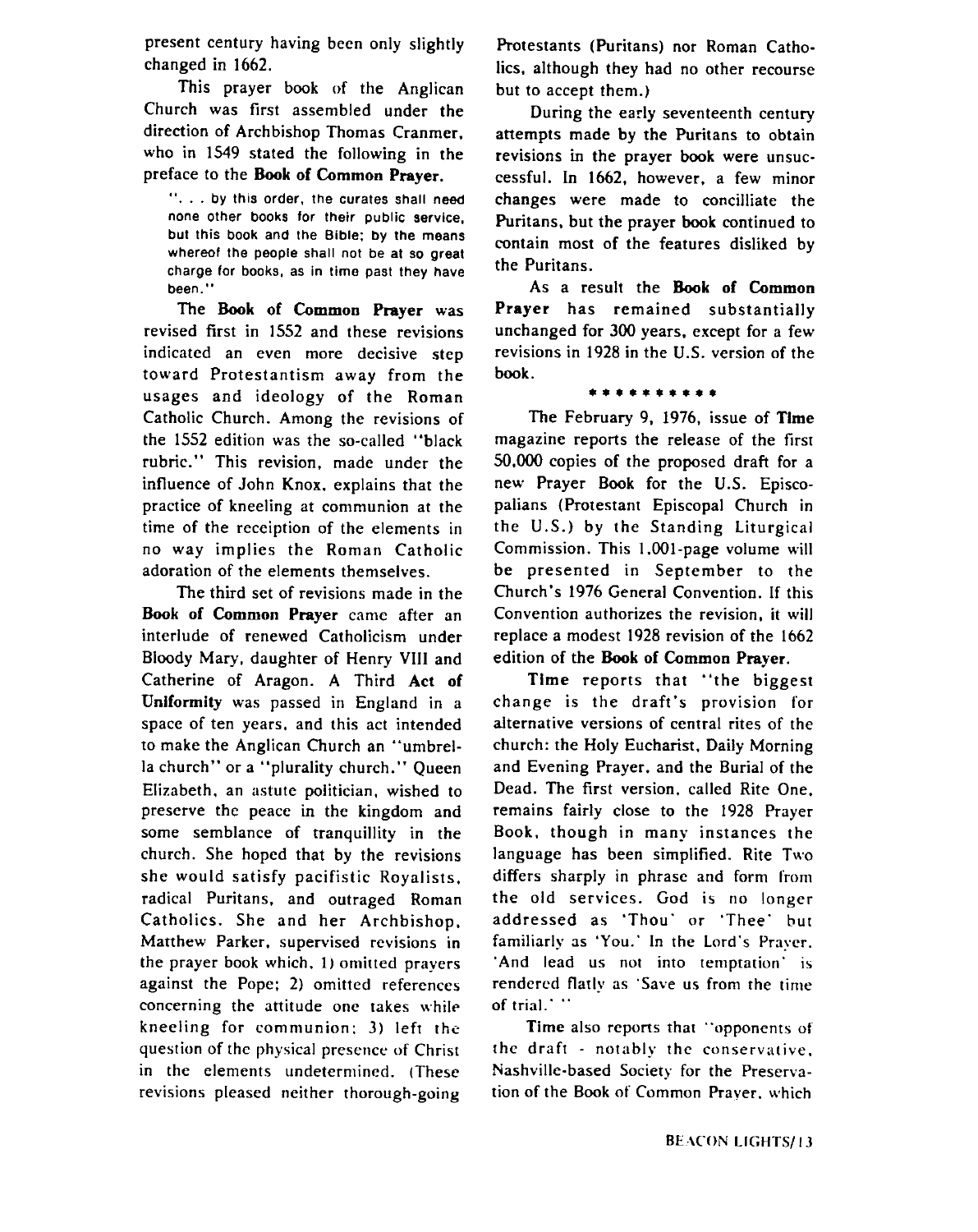claims 100.000 members - warn that adoption of the new rites will severely strain the tenuous bonds that united conservative and liberal. High and **Low**  Church factions."

Reactions of the laymen in the church are reported by TIme to be "evenly divided." The angry and outraged Episcopalians are reported to be echoing an Italian proverb, which loosely translated says. "translators are traitors." One woman is reported to have said, "The order is more logical; there's less verbiage. It may not be so beautiful, but it's easier to understand."

In this age of translations, paraphrases, and new interpretations it is understandable that the Episcopal Church in this country should sponsor and propose a revision at this time. Although the activities of the English Church do not immediately affect us, we ought to be aware of the activities in other churches of nominal Christendom.

That the general attitude expressed by the new prayer book is less conservative does not surprise us. This is in harmony with the spirit of the age. It is also not surprising because the traditional approach of the Episcopal Church has been to be a plurality or umbrella church. All classes and shades of theology could be harbored in this church. One was not required to subscribe to the basic confession of this church (i.e. The **Thirty-Nine** Articles) in order to be an ordained pastor in this church.

This, too. ought to remind us that Christ is coming when we see the basic institutions being revised because men have itching ears and do not want sound doctrine.

# **Beacon Lights Index** - **Volume <sup>34</sup>**

**March 1975** - **Febra~ry 1976 Pat Rau - Federation Board Librarian** 

| Article<br>Author                                              | No.            | Page |
|----------------------------------------------------------------|----------------|------|
| $-A-$                                                          |                |      |
|                                                                | 7              | 14   |
|                                                                | 9              | 13   |
| "Another Pistle to you, My Grandchildren" (Editorial) $J.M.F.$ | 7              |      |
| "Any Pistle to my Grandchildren" J.M.F.                        |                | 10   |
|                                                                | 3              | 15   |
| "Are We Pelagians Too?" (PS) R.M.K.                            | 7              | 11   |
| "Are We Pelagians Too? (3)" $(PS)$ R.M.K.                      | 10             | 12   |
|                                                                | 10             | 15   |
|                                                                |                | 19   |
|                                                                |                | 20   |
|                                                                | $\overline{3}$ | 19   |
|                                                                | 4              | 18   |
| — R—                                                           |                |      |

| "Basic Personal Commitment, That" $(PS)$ R.G.L. 2               |              | 14.  |
|-----------------------------------------------------------------|--------------|------|
|                                                                 | $\mathbf{I}$ | -23- |
| Book Review: "The Golden Booklet of the True Christ. Life" B.L. |              | -15. |

### **11'BEACON LIGHTS**

#### $-\mathbf{I}$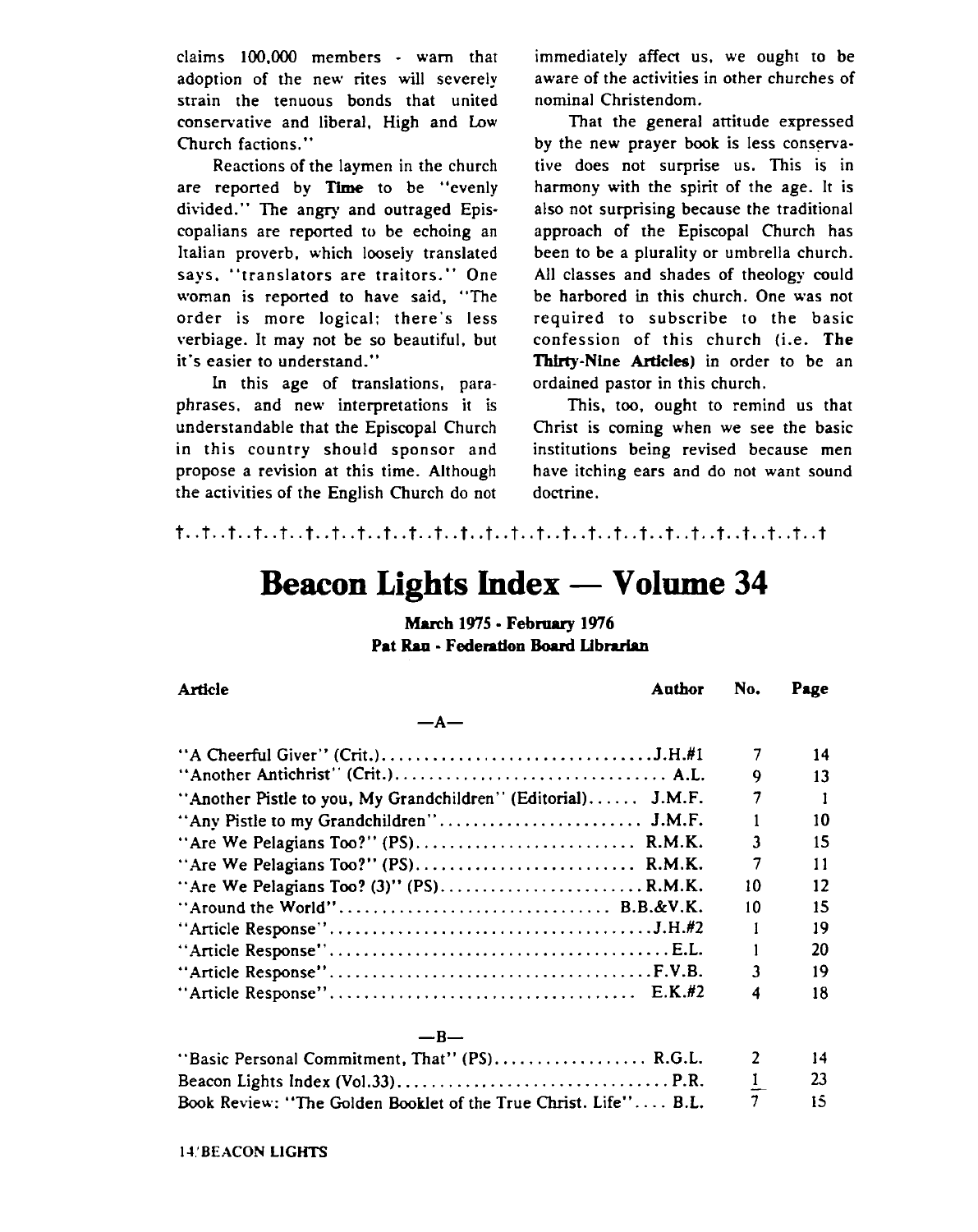| "Christian Psychology Conflict (Part II)" R.P.<br>"College Life Away From Home" E.O.Jr. | 1<br>6         | 3<br>3         |
|-----------------------------------------------------------------------------------------|----------------|----------------|
| R.P.                                                                                    | 3              | 10             |
| "Conventions a Quarter Century Later" A.L.                                              | 4              | 7              |
| <b>Convention Speeches:</b>                                                             | 4              | 10             |
| "God's Covenant Faithfulness - Its Idea" P.H.C.H.                                       | 6              | 4              |
| "God's Covenant Faithfulness - The Historical Realization". . R.D.E.                    | 6              | 10             |
| "God's Covenant Faithfulness - Its Future Manifestation"P.H.H.                          | 6              | 16             |
| "Covenant Faithfulness" V.V.D.T.                                                        | 5              | 17             |
| "Covenant Faithfulness of God, The" P.L.                                                | 10             | 8              |
| "Covenant Faithfulness of God, The Time of WW II, The" J.R.                             | 3              | 3              |
| <b>Current Events and Comments:</b>                                                     |                |                |
|                                                                                         | 3              | 18             |
|                                                                                         |                |                |
|                                                                                         | $\overline{2}$ | 16             |
| $-D-$                                                                                   |                |                |
|                                                                                         | 3              | 7              |
| <b>Discussion Outlines:</b>                                                             |                |                |
|                                                                                         | 5              | 10             |
| "Dating Practices and Marriage" R.R.V.O.                                                | 5              | 12             |
| "Personal Devotions and Proper Bible Study" R.M.J.                                      | 5              | 14             |
|                                                                                         |                |                |
| $-E-$                                                                                   |                |                |
| "Excellency of the Christian Woman, The" (Crit.) A.L.                                   | 4              | 15             |
|                                                                                         | 11             | 1              |
|                                                                                         | 1              | 6              |
|                                                                                         |                |                |
| $-F-$                                                                                   |                |                |
|                                                                                         | 3              | 1              |
|                                                                                         | 4              | 4              |
|                                                                                         | 1              | 7              |
|                                                                                         | 3              | 4              |
|                                                                                         |                |                |
| "From The Pastor's Study" (PS) R.G.L.                                                   | 9              | 4              |
| $-G-$                                                                                   |                |                |
|                                                                                         | 4              | 12             |
| "God's Covenant Faithfulness (50's to Today)" E.V.E.                                    | 5              | 3              |
| "God's Covenant Promise" V.D.V.                                                         | 4              | $\overline{2}$ |
|                                                                                         |                |                |
| —H—                                                                                     |                |                |
| "How Should Christians Celebrate the Bicentennial?"G.S.                                 | 10             | 2              |
| $-l-$                                                                                   |                |                |
|                                                                                         |                |                |
|                                                                                         | 11             | 5              |
|                                                                                         | ۹              | o              |
| $-I-$                                                                                   |                |                |
|                                                                                         | 8              | 1              |
|                                                                                         |                |                |

**BEACON LIGHTS:15** 

#### $-c-$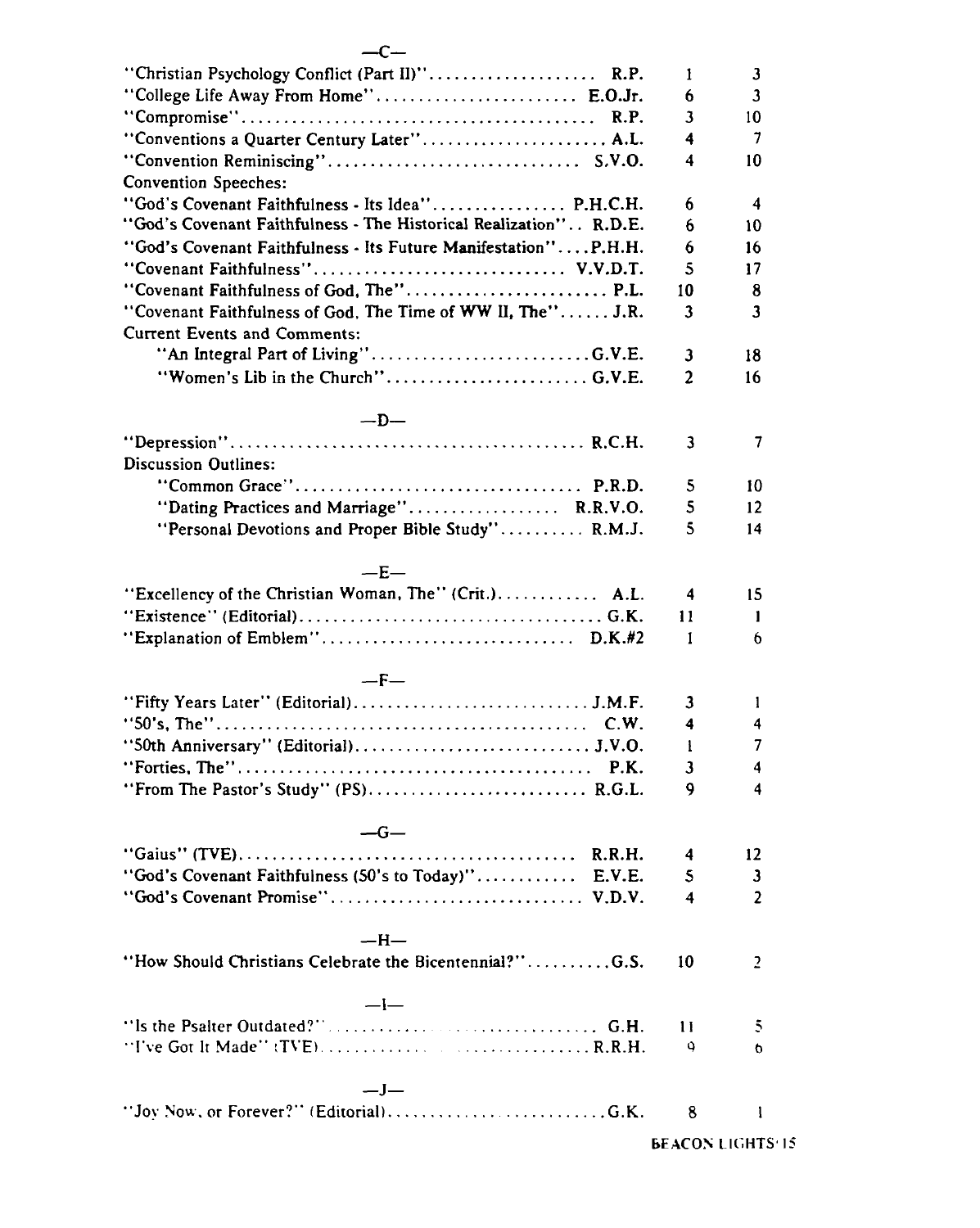| $-I$ —                                                       |    |                  |
|--------------------------------------------------------------|----|------------------|
| "Land of Beulah, The" (TVE) R.R.H.                           | 7  | 7                |
|                                                              | 5  | $\mathbf{1}$     |
| $-M-$                                                        |    |                  |
| Map for 50th Anniversary Visitors                            | 5  | 8                |
|                                                              | 8  | 10               |
|                                                              | 8  | 4                |
| "Morning and Evening Worship Services on Sunday" (PS)R.G.L.  | 11 | 8                |
| "My Brothers Keeper" (Editorial) H.L.                        | 2  | 1                |
|                                                              | 7  | 9                |
|                                                              |    |                  |
| $-N-$                                                        |    |                  |
| "New Yearsy Pistle to Jack and Jill" (Editorial) J.M.F.      | 10 | 1                |
| "Nothing Impossible With God" (PS) R.G.L.                    | 6  | 22               |
| —0—                                                          |    |                  |
|                                                              | 6  | 24               |
| Ophoff, Rev. George Series:                                  |    |                  |
|                                                              | 8  | 8                |
|                                                              | 9  | 11               |
|                                                              | 10 | 4                |
|                                                              | 11 | 10               |
|                                                              | 9  | $\boldsymbol{2}$ |
| "Our Always Faithful God" M.G.                               | 2  | 8                |
|                                                              | 1  | 1                |
|                                                              | 7  | 3                |
| R.N.                                                         |    |                  |
| $-P-$                                                        |    |                  |
| "Parable of Solomon, A" (Editorial)<br>T.D.V.                | 4  | 1                |
| "Post Convention Review"<br>G.S.                             | 6  | 21               |
| "Post Convention Summary from a Non Young Person, A"J.V.O.   | 6  | 3                |
| "Protestant Reformed Churches Today (1953-1975), The" R.D.E. | 5  | 5                |
| Protestant Reformed Young Peoples' Societies:                |    |                  |
| Loveland Young Peoples' Society                              | 11 | 19               |
| Hull Young Peoples' Society                                  | 11 | 21               |
| South Holland Young Peoples' Society                         | 11 | 21               |
|                                                              | 5  | $\overline{2}$   |
| $-R-$                                                        |    |                  |
|                                                              | 9  | 1                |
| "Reality of Christmas, The" (Editorial) H.L.                 | 3  | 12               |
| <b>G.V.E.</b>                                                | 4  | 19               |
|                                                              | 1  | 21               |
| "Reply to Mr. Hilton and Mr. Lotterman"<br>$K.K.+2$          | 2  | 12               |
| "Right to Be Dependent, The"<br>R.W.B.                       |    |                  |
| —S—                                                          |    |                  |
|                                                              |    |                  |

"Scrip. View of Helping the Poor Outside the Church, The".. R.V.B.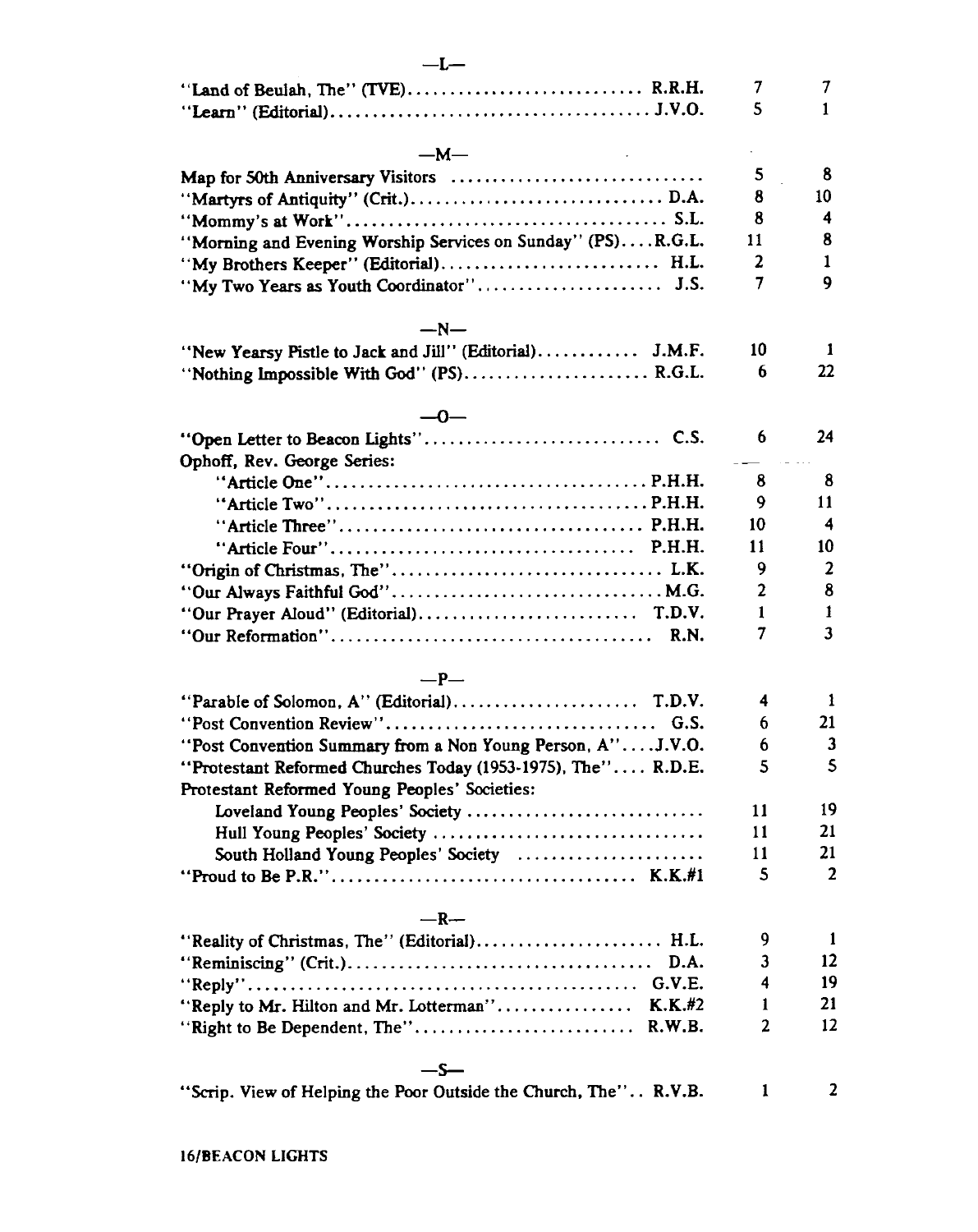Seminarians: "FeatureOne" ..........................................  $10$ 6 18 "FeatureTwo" ..........................................  $11$ "Sheep in the Mire" (TVE). ............................. R.R.H. 10 9  $\overline{2}$ "Sin Awareness". ....................................... P.H. 11  $12$ "Some Have Not the Right to Believe" (PS) ................ R.M.K.  $\overline{1}$ "Something Good Will Happen to You Today" (PS). ........ .R.R.H. 11 15  $\overline{\mathbf{4}}$ "Soul Gymnasium, The" .................................. P.B.  $\overline{2}$ "Speech, A Manifestation of the Heart" (Editorial). ........... H.L. 6  $\mathbf{1}$ " Standfast" WE). ..................................... R.R.H.  $\overline{2}$ 10  $\mathsf{S}$ 16 "Steering Committee News". ........................... G.V.E.

#### $-T-$

|                                                              |    | 4            |
|--------------------------------------------------------------|----|--------------|
| "Theodidaktoi - Stones in God's Temple of Grace" (PS) R.G.L. | ×  | <sub>6</sub> |
|                                                              |    |              |
|                                                              | -8 | 12           |
| "Translators of the Authorized Version, The" (Crit.) D.A.    |    | 13.          |

#### $-W-$

|                                                                | Q    |     |
|----------------------------------------------------------------|------|-----|
| "Why Study the History of the Church?" (Crit.) A.L.            |      | 16. |
| "Wisdom's Corner - Deism and Movies - Are You a Deist?". ANON. |      |     |
|                                                                |      |     |
| $-Y-$                                                          |      |     |
| $1137$ m $137$ m $137$                                         | nt o |     |

| "Young Peoples' Place in the Church" R.L. 8 13 |  |  |
|------------------------------------------------|--|--|
|                                                |  |  |

#### AUTHOR'S KEY

| Crit.      | - Critique                | R.C.H. | - Rev. Cornelius Hanko                 |
|------------|---------------------------|--------|----------------------------------------|
|            |                           | P.H.H. | - Professor Herman Hanko               |
| PS.        | - From the Pastor's Study |        |                                        |
| <b>TVE</b> | - Truth vs. Error         |        | J.H. $#1$ - Jan Hanko                  |
| ANON.      | -Anonymous                | P.H.   | - Phil Harbach                         |
| D.A.       | - Duane Alsum             | R.R.H. | - Rev. Robert Harbach                  |
| R.W.B.     | - Rev. Wayne Bekkering    |        | $J.H.$ #2 $\rightarrow$ John Hilton    |
| B.B.       | - Beth Bos                |        | P.H.C.H. - Professor Homer C. Hoeksema |
| P.B.       | - Phyllis Bylsma          | G.H.   | - Gertrude Hoeksema                    |
| P.R.D.     | - Professor Robert Decker |        | R.M.J. · Rev. Meindert Joostens        |
| T.D.V.     | - Tom DeVries             |        | E.K. #1 - Esther Kamps                 |
| V.D.V.     | - Vern DeVries            |        | R.M.K. - Rev. Marvin Kamps             |
| P.D.       | - Phil Dykstra            | V.K.   | - Verna Klamer                         |
| R.D.E.     | - Rev. David Engelsma     |        | D.K. =1 - Dick Kooienga                |
| D.E.       | - Dewey Engelsma          |        | K.K. $=1$ - Kathy Koole                |
| J.M.F.     | - John M. Faber           |        | P.K. - Pete Koole                      |
| M.G.       | - M. Gaastra              |        | $E.K. = 2$ - Elaine Koop               |
|            |                           |        |                                        |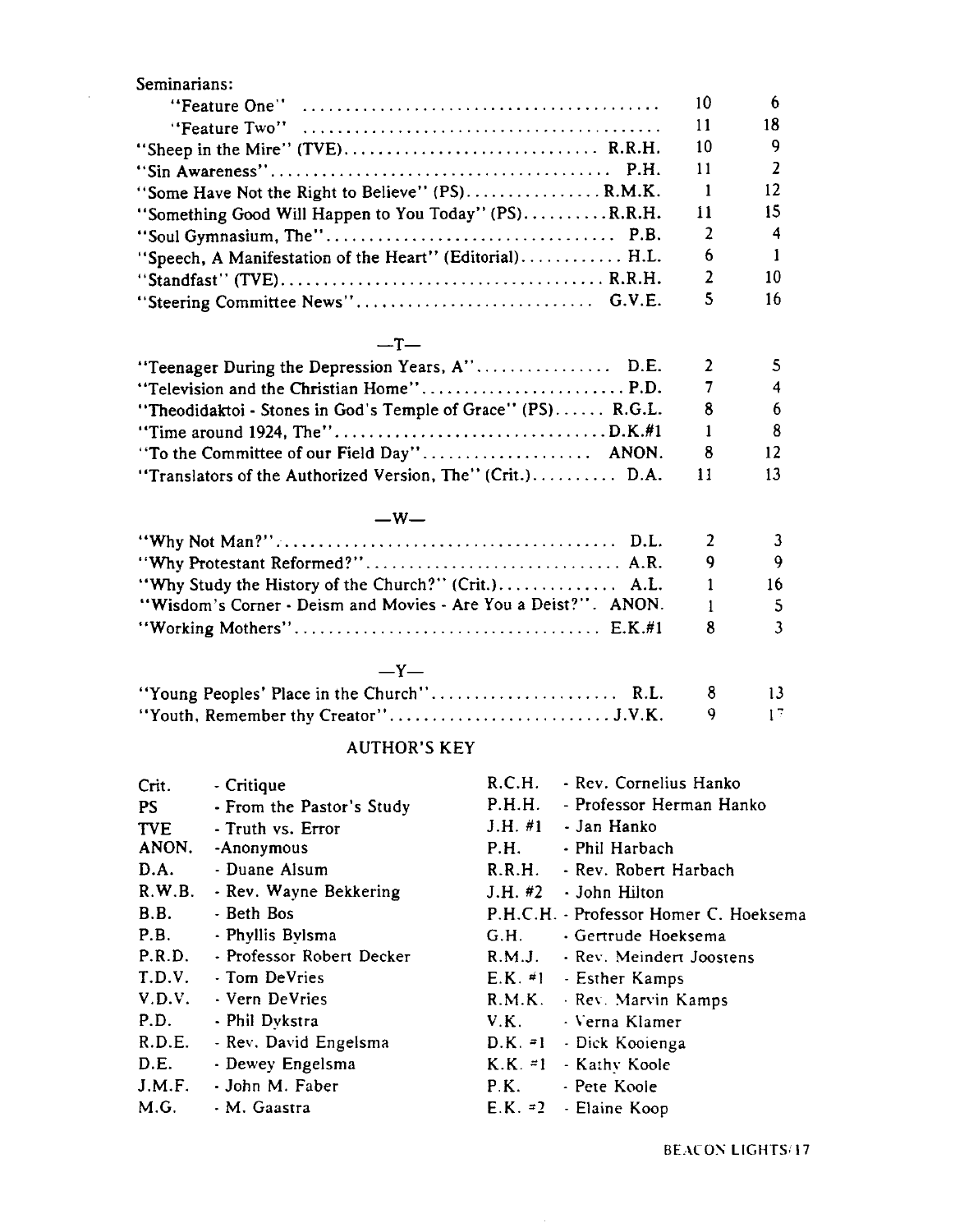| $D.K.$ #2 | - Dave Kregel         | P.R.   | - Pat Rau                           |
|-----------|-----------------------|--------|-------------------------------------|
| $K.K.$ #2 | - Kenneth Kuiper      | J.R.   | - Jake Regnerus                     |
| G.K.      | - Gerald Kuiper       | J.S.   | - Jim Schipper                      |
| B.L.      | - Bill Lafferty       | G.S.   | - Gerry Schut                       |
| H.L.      | - Harry Langerak      | C.S.   | - Cari Sugg                         |
| D.L.      | - Dave Looyenga       | F.V.B. | - Frank Van Baren                   |
| R.L.      | - Robert Looyenga     | R.V.B. | - Rich Van Baren                    |
| S.L.      | - Sue Looyenga        |        | V.V.D.T. - Vi Van Den Top           |
| E.L.      | - Ed Lotterman        | J.V.K. | - Jim Vander Kolk                   |
| A.L.      | - Agatha Lubbers      | G.V.E. | - Gwen Van Eenenaam                 |
| R.G.L.    | - Rev. George Lubbers | E.V.E. | - Ed Van Egdom                      |
| P.L.      | - Pete Lubbers        | J.V.O. | - Jim Van Overloop                  |
| R.N.      | - Rick Noorman        |        | R.R.V.O. - Rev. Ronald Van Overloop |
| E.O.Jr.   | - Ed Ophoff Jr.       | S.V.O. | - Sue Van Overloop                  |
| A.R.      | - Alvin Rau           | C.W.   | - Chuck Westra                      |
|           |                       |        |                                     |

## **The Protestant Reformed Young People's Societies**

#### **HUDSONYILLE JR.YOUNG PEOPLE'S SOCIETY**

Hudsonville Jr. Young People's Society consists of 28 members. Our leader is Mr. Jerry Vander Kolk. At present we are studying from the book of Genesis. We hold our Young People's Society in Hudsonville Public High School, right after the morning service-11:15-12:15. Our president is Dave Boukamp.

December 18th the Jr. and Sr. Young People Societies held a Fruit Basket Party. We made fruit baskets and then divided into groups. We delivered the baskets and caroled at each home we visited. Afterwards we returned to school for supper and a few games which lasted the rest of the night.

Our society plans to have a few more parties but none are scheduled yet.

#### **SOUTHWEST SR. YOUNG PEOPLE'S SOclETY**

At present the Southwest Senior Young People's Society has fourteen

members. As the pre-confession class, held at the same time the society met, closes its sessions, those who attended this class will once more meet with us. Our Bible discussion, under the leadership of Mr. Jim Schipper, is from Romans. This is a continuation of our discussions from the past three seasons. At this writing we are involved in the middle of chapter 11. Because of the many doctrinal issues, the discussion has been very interesting and lively.

We have found, because we meet immediately after the morning service. that our time is best spent with only one discussion period. We spend our whole discussion period with either our Bible lesson or a previously announced topic, and then for the last fifteen minutes of our meeting we conduct our business.

We are now busy with the planning of next year's Young People's Convention. We have made reservations at a camp on Lake Michigan, a few miles north of Holland. We will be roughing it a little more than we have the past couple of years, sleeping in barrack-types of build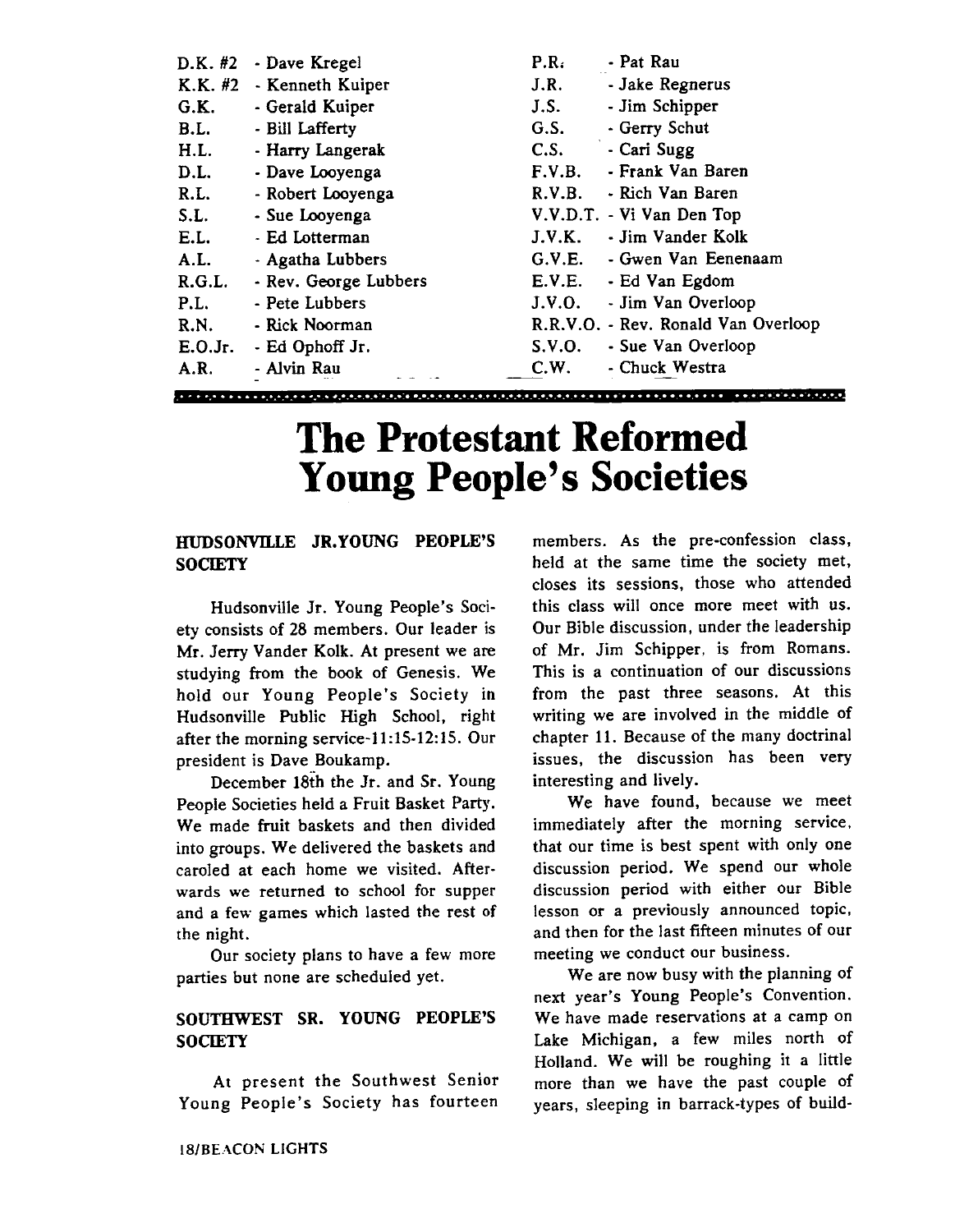ings (sixteen people in one room) and making middle-of-the-night trips outside to the restrooms. But despite some things which may not be as plush as last year, we believe there will be more things to do than ever before, including group singing around a campfire. Our societies are excited in the planning for this convention and it is our hope and prayer that all our young people will attend.

We are asking that our people from all our churches will remember us also as we work toward the convention. This is an expensive project and we ask that all our people will not only patronize the convention, but also sponsor projects to raise the needed funds.

We thank you for the opportunity to write this small article.

#### **HOPE JR. YOUNG PEOPLES' SOCIETY**

Every Sunday afternoon, around 2 o'clock, about 35 young people get together to study and discuss a portion of the Word of God. This fairly large group is what makes up the Hope Jr. Young Peoples' Society, of Hope Church, in Grand Rapids. But no group is complete without a leader, and despite his busy schedule, Rev. Van Overloop finds time to serve this purpose, and very well at that.

For Scripture discussion this year, we decided to study a historical book rather than a doctrinal one, as we find this makes discussion easier for us as a Junior Society. Our choice was the book of Genesis. It is a very interesting book, full of ideas for lively discussion. In fact, there is so much room for discussion, that we only have an after recess program every other week. On the weeks that we do have after recess, an article from a recent issue of the **Beacon** Lights serves as the topic for discussion. One member of the society is asked to study the chosen article, then write up a few questions which might, and usually do, help to stimulate discussion.

As of now, no special projects have

been sponsored by our society. But hopefully they will be soon, as all the members of our society look ahead to supporting an exciting, as well as beneficial convention, the Lord willing, this coming fall.

#### **DOON YOUNG PEOPLES' SOCIETY**

Our Doon Young Peoples' Society is comprised of sixteen members. Rev. Richard Moore usually leads our society, but when he can't, Mr. Henry Bleyenburg leads us. The Scripture passage we now are studying is the book of Revelation. We are about four chapters from completing the book. After-recess discussion is taken from the Church Order. When we have completed the Church Order, we plan to discuss articles chosen from the **Standard**  Bearer.

At Christmas time, every year, we sponsor a project in which we make fruit baskets for the elderly and widows of our congregation, also for our president and vice president.

Presently, we are planning to have a volleyball tournament between the societies of Hull, Edgerton, and Doon. Throughout the years, the three societies have had a banquet in the spring, each society taking turns sponsoring it.

We have sponsored many singspirations for our congregation on Sunday evenings throughout the years. Also, for our congregation we have sponsored roller skating parties and basketball tournaments.

#### **SOUTHEAST YOUNG PEOPLES' SOCIETY**

The Southeast Young Peoples' Society has nineteen members, ninth grade and older. Mr. Herman Ophoff has been our leader for the past five years.

This September, the society began its discussion in the book of Exodus. Through our study, we have found this book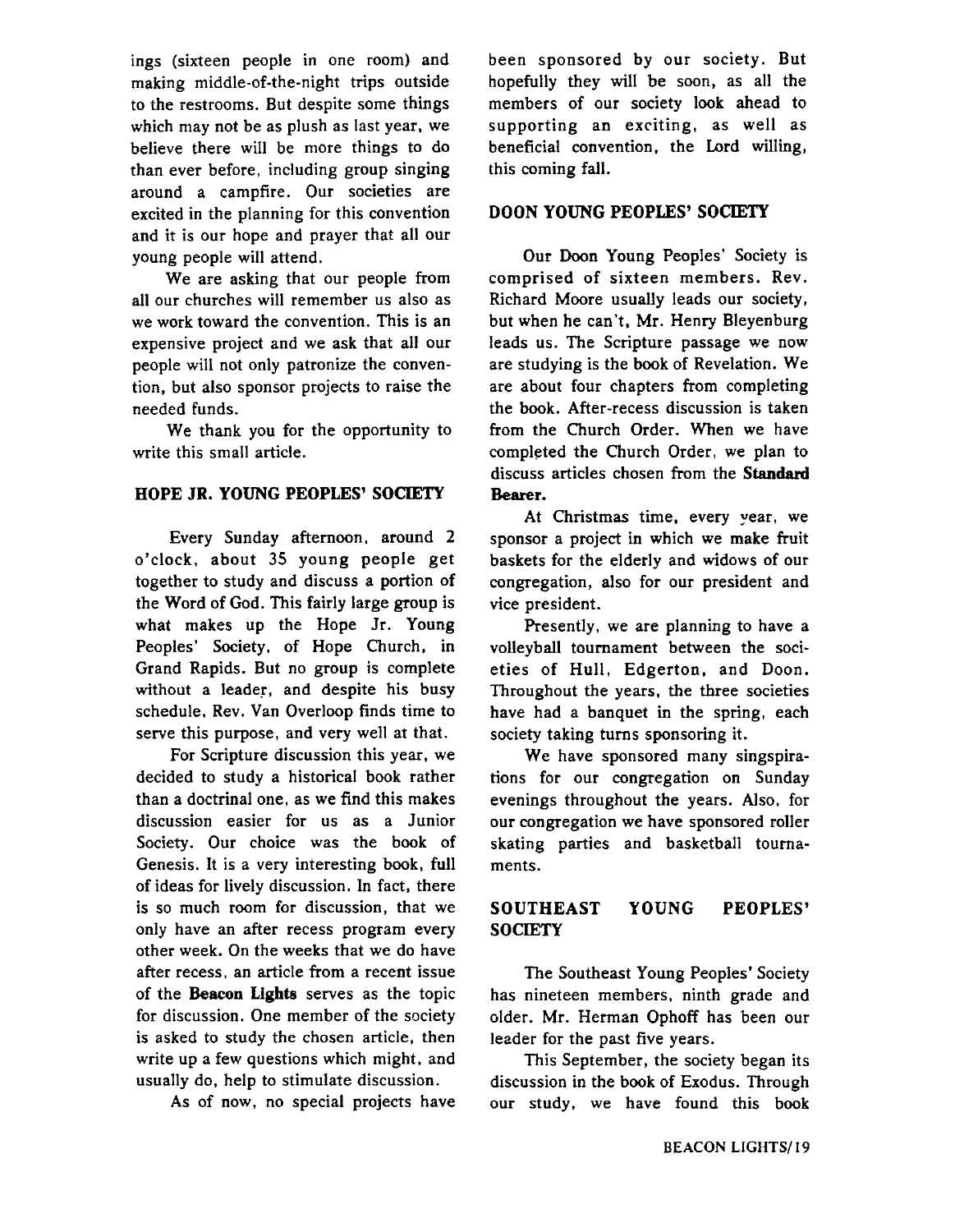practical in applying it to our lives. The book of Exodus has shown how Israel, God's chosen people, have been led and continually delivered from the ungodly world about them. We see our God as Jehovah, a covenant and eternal Father of His people. This book has clearly shown to us how all things have been planned and determined by God in His counsel.

For our after-recess programs, we have had many varied topics including: Christian Witnessing, Importance of Prayer, Our Body, the Temple of the Holy Ghost, Posture in Prayer, etc. After the paper is read, some prepared questions are asked to begin discussion. The society **also** discussed Prof. Hoeksema's lecture on "After 50 Years", which helped us to better understand our history as churches,

Southeast Young Peoples' Society sponsors an annual spring potluck supper. The society has **also** helped in the mailing

#### of the **Standard** Bearer to other areas.

#### **RANDOLPH**

We have very few young people so we have a combined meeting with young married couples. We meet every other Sunday night. Rev. Bekkering is our  $leader, and for Bible discussion everyone$ suggests a passage they would like to discuss. For after recess we take turns bringing up a question or reading on a subject of interest.

We try to plan an activity each month to which we invite the congregation. During the winter we enjoy roller and ice skating. We sometimes rent a **gym** for basketball and volleyball, and in the summer, baseball is a favorite. For money making projects we have car washes, and sponsored a Thanksgiving Day singspira- $\frac{1}{1}$  is also helped in the mailing tion.

Covenant Christian High School is in need of an administrator for the **1976-1977** school year. Send qualifications and application to:

Mr. Gordon Van Overloop

3711 Hillcrest<br> *QUIET THOUGHT:* Hudsonville, Michigan 49426

"Most of us are a bit fearful of what men may say of our actions, but doesn't the thought trouble us more when we think of how God judges our actions? After all, man's judgment is of a passing nature, but God's judgment is perfect and final."

# $NEWS$  From, For, and About Our Churches

**by Karla Kalsbeek** 

#### **FROM OUR EDGERTON CHURCH:**

The Edgerton Young People sponsored a singspiration on December 21.

Mr. & Mrs. Arnold Bleyenberg were blessed with the birth of a son, Eric Jon, on December 16.

The Young People's Society sponsored a sliding party to which the whole congregation was invited.

#### **FROM OUR SOUTHEAST CHURCH:**

The membership papers of Mr. & Mrs. John DeVries were received from Alger Park Christian Reformed Church.

Mr. & Mrs. Harlow Kuiper rejoice in the birth of a daughter, born January 20.

Mr. & Mrs. Tim Pipe rejoice in the birth of a son, born January 26.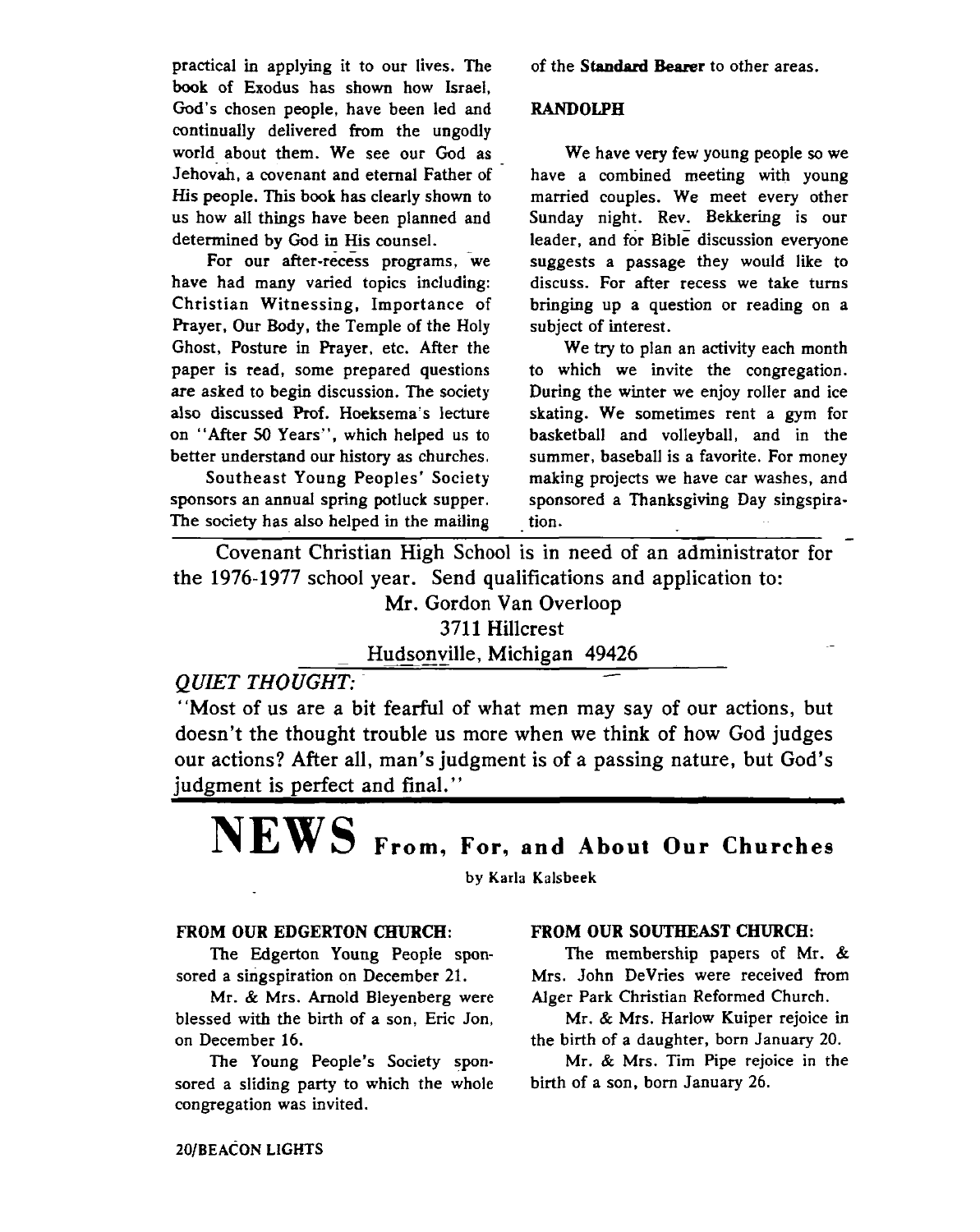#### **FROM OUR SOUTH HOLLAND CHURCH:**

Everett Buiter made public confession of faith on January 4.

Mr. & Mrs. James Hanemaayer were blessed with a baby girl, Carolyn Joy.

**A** rollerskating party sponsored by the Young Pcople was held on February **25.** 

#### **FROM OUR HULL CHURCH:**

The membership papers of Mr. & Mrs. Paul Bruckbauer and two children were sent to our Faith Church.

The public confession of faith of Mr. & Mrs. Duane Netten took place on December **28.** 

Mr. & Mrs. Jerry VandenTop were blessed with the birth of a son.

The membership papers of Mr. & Mrs. Alvin Bylsma were received from the Christian Reformed Church.

On February **2** the Young People sponsored a skating party.

#### **FROM OUR HOPE CHURCH:**

Mr. & Mrs. Calvin Kalsbeek were blessed with the birth of a son. Carl William, on December 14.

Mr. & Mrs. Harry Langerak rejoice in the birth of a daughter, Sarah Lynn, born December **18.** 

Mr. & Mrs. Charles Kalsbeek were blessed with the birth of a daughter, Dorothy Louise, born January **10.** 

On January **22** the Federation Board sponsored a spaghetti supper at Hope School.

The Hope Choral Society presented their program on January **18.** 

The public confession of faith of David Harbach took place February **15.** 

Mr. & Mrs. Alvin Kaptein and son. Thomas James, have been received from the Coopersville Christian Reformed Church.

The membership papers of Mr.

Barrett Gritters have been received from our Redlands Church.

The Young People's Society sponsored an ice skating party on February 7.

#### **FROM OUR SOUTHWEST CHURCH:**

The Jr. Young People's Society had a hay ride on December 18.

Public confession of faith of Doug Boone, Mark Clawson. Mike Faber. Dick Kuiper, and Arie Griffioen took place January **25.** 

Mr. David Kuiper and Miss Lori VanStien were united in marriage on January **10.** 

#### **FROM OUR LOVELAND CHURCH:**

Membership by baptism has been granted to Mrs. Janna Ussery. who comes from our Redlands Church.

The Ladies' Circle sponsored a singspiration on December 14.

The Young People's Society sponsored a roller skating party on February 9.

Mr. & Mrs. Marlin Westra were blessed with the birth of a son, Aaron Matthew.

#### **FROM OUR FAITH CHURCH:**

Miss Jan Hanko & Miss Cryss Westra made confession of faith on November **2.** 

The membership papers of Mr. & Mrs. G. Postmus and sons were received from our Hudsonville Church.

Mr. & Mrs. G. Postmus were blessed with the birth of a daughter. born November 17.

Mr. & Mrs. J. VanBaren rejoice in the birth of a son, Joel Wayne.

The membership papers of Mr. & Mrs. J. Schut were received from our Hudsonville Church.

The membership papers of Mr. **k**  Mrs. E. Miedema and three children were received from our Hudsonville Church.

Mr. & Mrs. D. Korhorn were blessed with the birth of a son. Keith James.